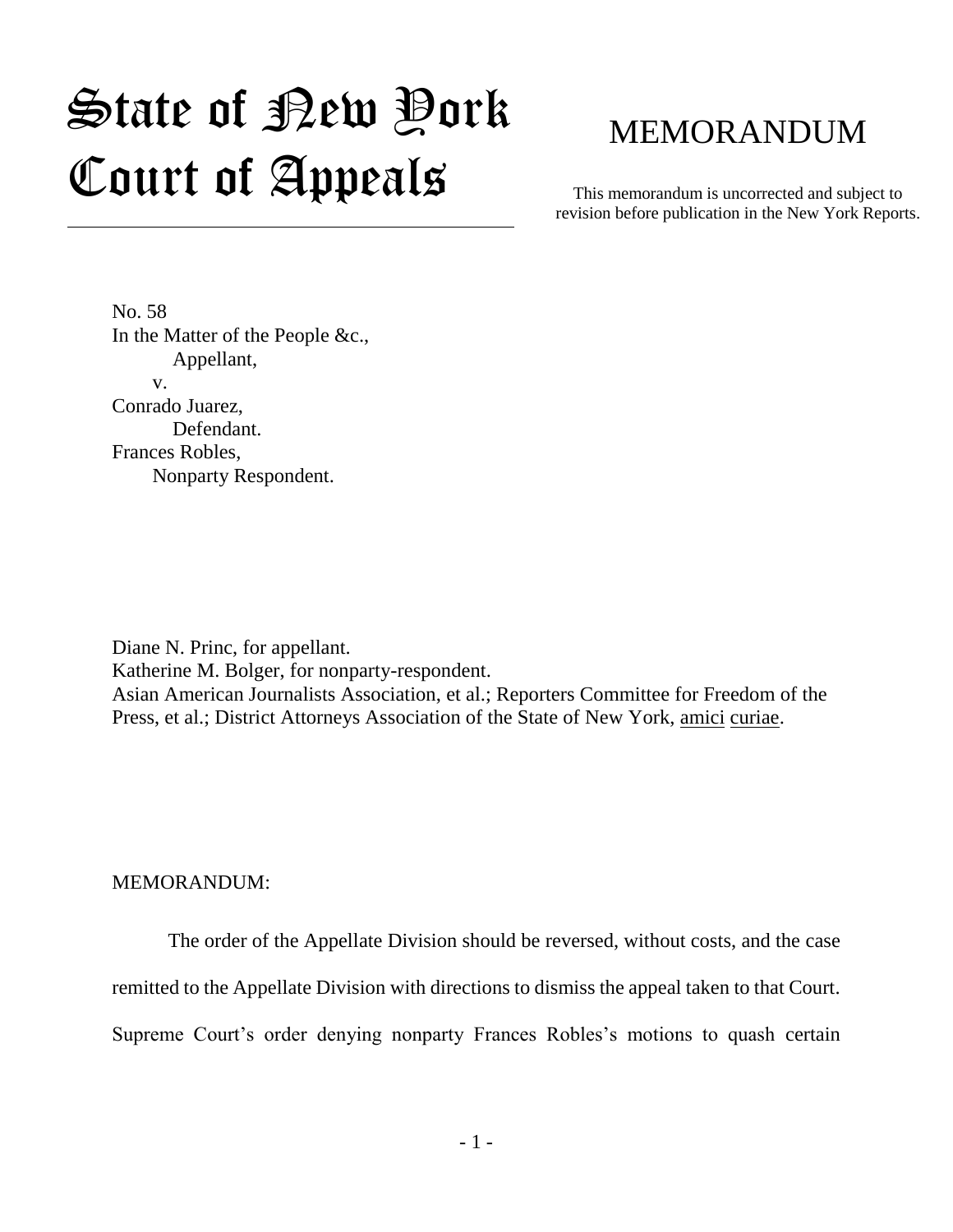subpoenas served on her was issued in a criminal action. Inasmuch as no direct appellate review of such orders is authorized under CPL article 450, no appeal lies.

It is well-established that "no appeal lies from an order arising out of a criminal proceeding absent specific statutory authorization" (People v Santos, 64 NY2d 702, 704 [1984]; see Matter of 381 Search Warrants Directed to Facebook, Inc. (New York County Dist. Attorney's Off.), 29 NY3d 231, 242 [2017] [collecting cases]). We have explained that

"[t]his has always been so and the underlying policy is to limit appellate proliferation in criminal matters, sometimes to the seeming detriment of the defendant and sometimes to the detriment of the People. Litigation may be compounded unduly by protracted and multifarious appeals and collateral proceedings frustrating the speedy determination of disputes. Moreover, the frustration may be accomplished by skillful manipulation of appeals and collateral proceedings by those interested in delay"

(Matter of State of New York v King, 36 NY2d 59, 63 [1975]; see People v Laing, 79 NY2d 166, 170 [1992]). This Court has held that an order resolving a motion to quash a subpoena issued prior to the commencement of a criminal action is a final and appealable order inasmuch as it "is civil by nature and [thus] not subject to the rule restricting direct appellate review of orders in criminal proceedings" (Matter of Abrams [John Anonymous], 62 NY2d 183, 192 [1984]; see Facebook, 29 NY3d at 243; Santos, 64 NY2d at 704]). By contrast, "an order determining a motion to quash a subpoena . . . issued in the course of prosecution of a criminal action, arises out of a criminal proceeding for which no direct appellate review is authorized" (Santos, 64 NY2d at 704 [citations omitted]).<sup>1</sup>

 $\overline{a}$ 

<sup>&</sup>lt;sup>1</sup> Judge Rivera's claim that our decision impermissibly intrudes upon the jurisdiction of the Appellate Division as granted under Article VI, section 4(k) of the New York State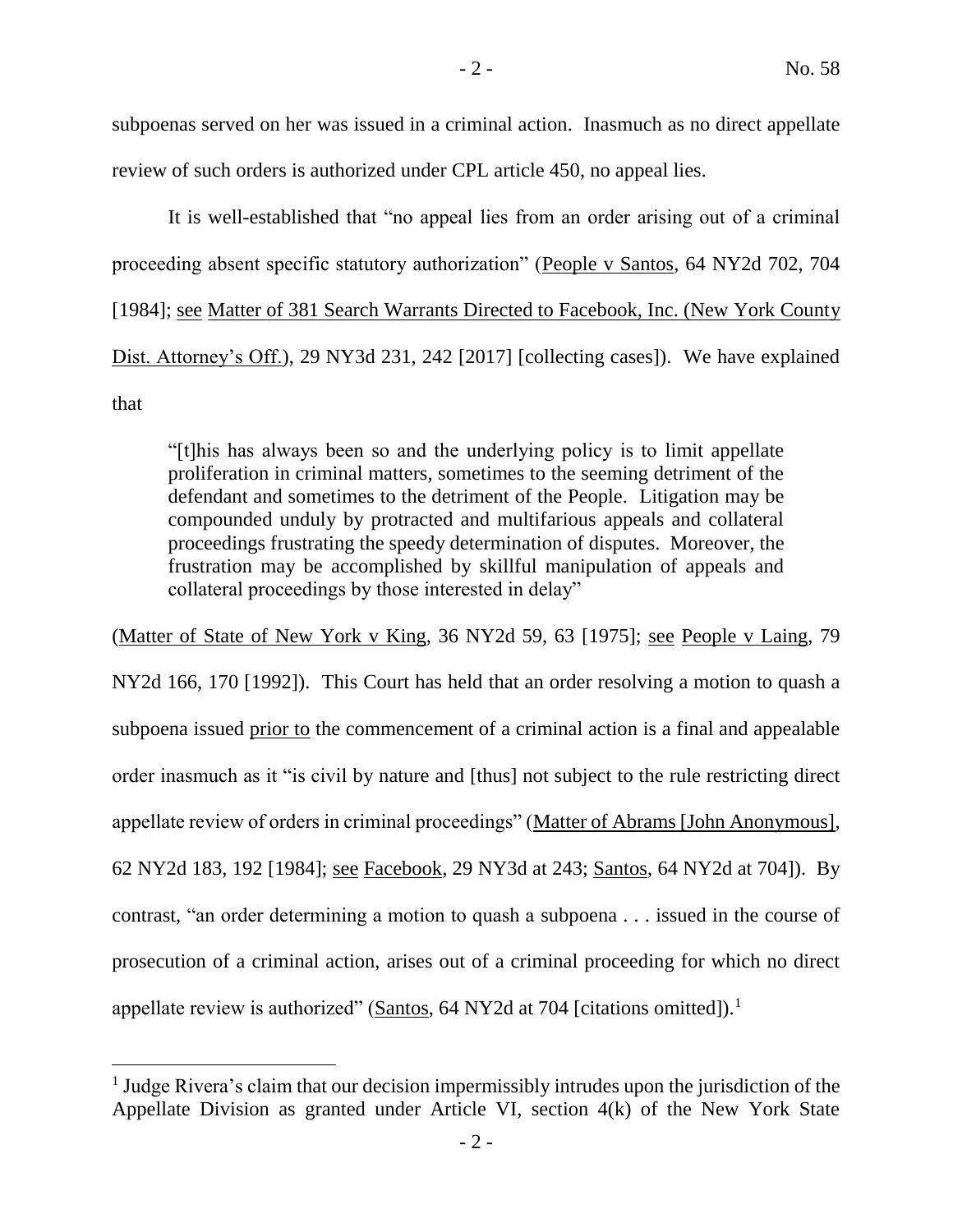The critical distinction between orders addressing subpoenas that precede, as opposed to follow, the commencement of a criminal action is grounded in the plain language of the CPL, which governs "[a]ll criminal actions and proceedings" (CPL 1.10) [1] [a]). Specifically, a "criminal action commences . . . with the filing of an accusatory instrument against a defendant in a criminal court" (CPL 1.20 [16]), and a "criminal proceeding" includes "any proceeding which (a) constitutes a part of a criminal action or (b) occurs in a criminal court and is related to a . . . criminal action . . . or involves a criminal investigation" (CPL 1.20 [18]). Definitionally, an order resolving a motion to quash a subpoena that is issued prior to the filing of an accusatory instrument does not arise within the context of a "criminal action." Moreover, while such an order may relate to a criminal investigation, when issued in a court of general jurisdiction prior to the commencement of a criminal action, it "arises . . . on the civil side of the court" (Santos, 64 NY2d at 704). Therefore, an order resolving a motion to quash a subpoena falls outside of the ambit of the CPL—and its concomitant limitations upon appellate review—when the order is issued

 $\overline{a}$ 

Constitution (see Rivera J., dissenting op. at 12-13) is misguided. That section specifies that "the right to appeal to the appellate divisions from a judgment or order which does not finally determine an action . . . may be limited or conditioned by law." As this Court has explained, "[t]he text of the controlling constitutional provision . . . permits the Legislature to expand the jurisdiction of the Appellate Division but not contract it, except with regard to appeals from nonfinal orders" (People v Pollenz, 67 NY2d 264, 270 [1986] [emphasis added]; see People v Farrell, 85 NY2d 60, 67 [1995]). Unlike "the denial of an application to quash subpoenas issued in furtherance of a criminal investigation [before an accusatory instrument is filed] . . . [which is] a final and appealable order" (Matter of Abrams, 62 NY2d at 192), we now clarify that the denial of a motion to quash a subpoena within the context of a criminal action is a nonfinal order. Thus, in limiting appellate review of such an order, "the [l]egislature acted in accordance with article VI,  $\S$  4 (k) of the New York Constitution, not in violation of it" (Farrell, 85 NY2d at 70).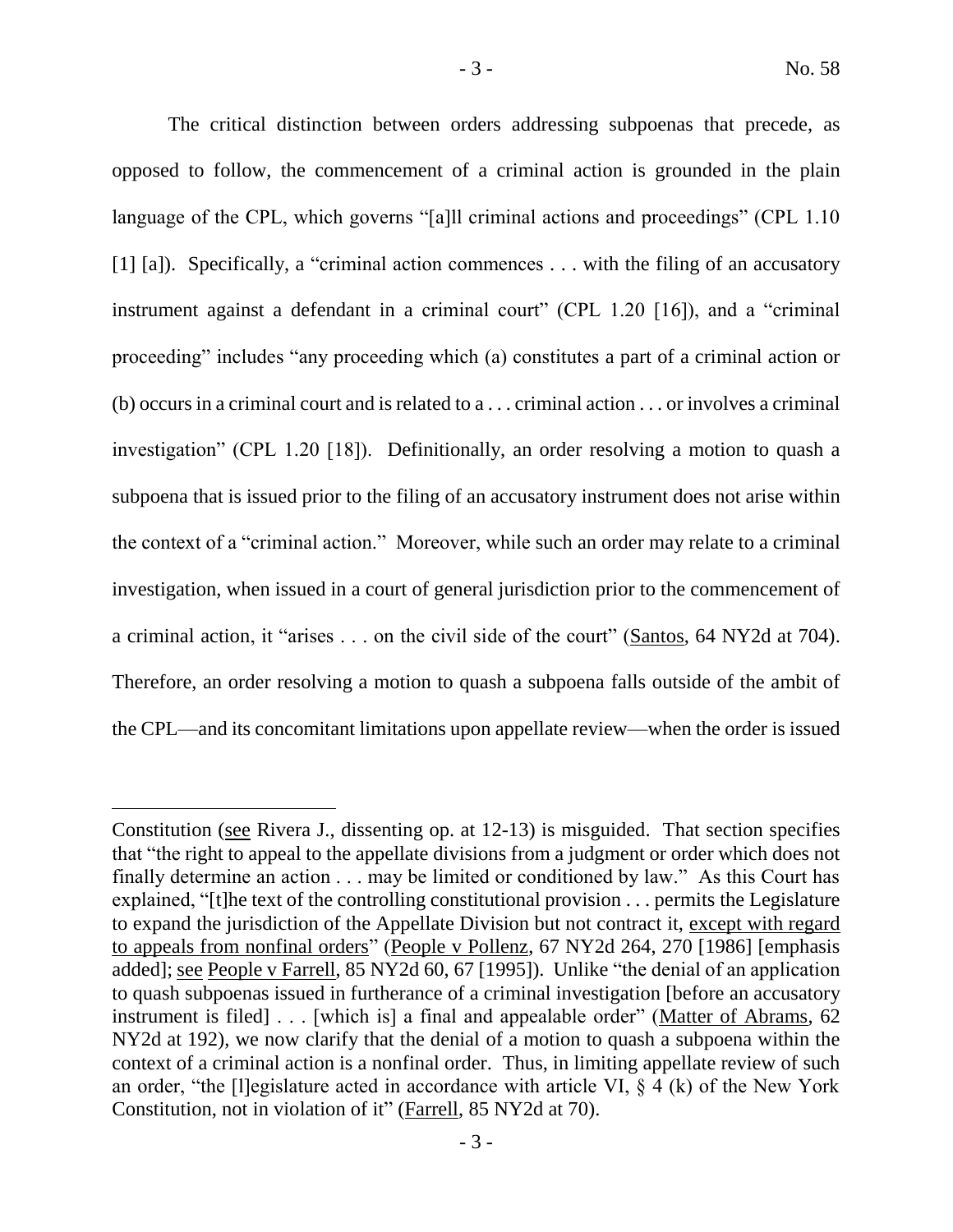before a criminal action begins. Review of an order issued in the investigatory stage does not undermine the legislative aim of "limit [ing] appellate proliferation in criminal matters" (King, 36 NY2d at 63) insofar as appellate practice at this stage cannot be said to intrude significantly upon a criminal action that may never be commenced. The order here, however, issued after the accusatory instrument was filed, plainly arose in a "criminal action" within the meaning of that term as prescribed by the CPL.<sup>2</sup>

We reject Robles's reliance on a line of Appellate Division authority that distinguishes between parties and nonparties to a criminal action, and permits an appeal by a nonparty from an order resolving the nonparty's motion to quash a subpoena issued even after the commencement of a criminal action (see e.g. People v Laughing, 113 AD3d 956, 957 n 2 [3d Dept 2014]; People v Bagley, 279 AD2d 426, 426 [1st Dept 2001]; People v.

<sup>&</sup>lt;sup>2</sup> Contrary to Judge Rivera's contention (Rivera, J., dissenting op. at 8), the critical consideration under the CPL is indeed when the order resolving the motion to quash was issued, i.e. before or after a criminal action has been commenced. This bright-line rule focuses on the filing of the accusatory instrument, a critical milestone that carries with it significant consequences for both parties to the criminal action. For example, it is "at that point [when] the People incur[] the obligation of being ready for trial" within the relevant time period (People v Osgood, 52 NY2d 37, 43 [1980]; see CPL 30.30; see also Barker v Wingo, 407 US 514 [1972]). Relatedly, Judge Rivera's intimation that a nonparty's pursuit of another avenue to seek appellate relief would inevitably delay the separate criminal proceeding—because "if the prosecutor or defendant needed the nonparty's evidence, they would wait until the resolution of the collateral proceeding" (Rivera, J., dissenting op. at 11)—ignores both the People's obligation to declare readiness for trial and the constitutional speedy trial rights of criminal defendants (see generally CPL 30.30 [4] [a]). In the event that any potential non-party witness chooses not to comply with an order to testify or to provide information to the People, the criminal action nevertheless proceeds, and the People must balance their need for the subpoenaed information and their willingness to await the resolution of a collateral proceeding with the need to proceed swiftly.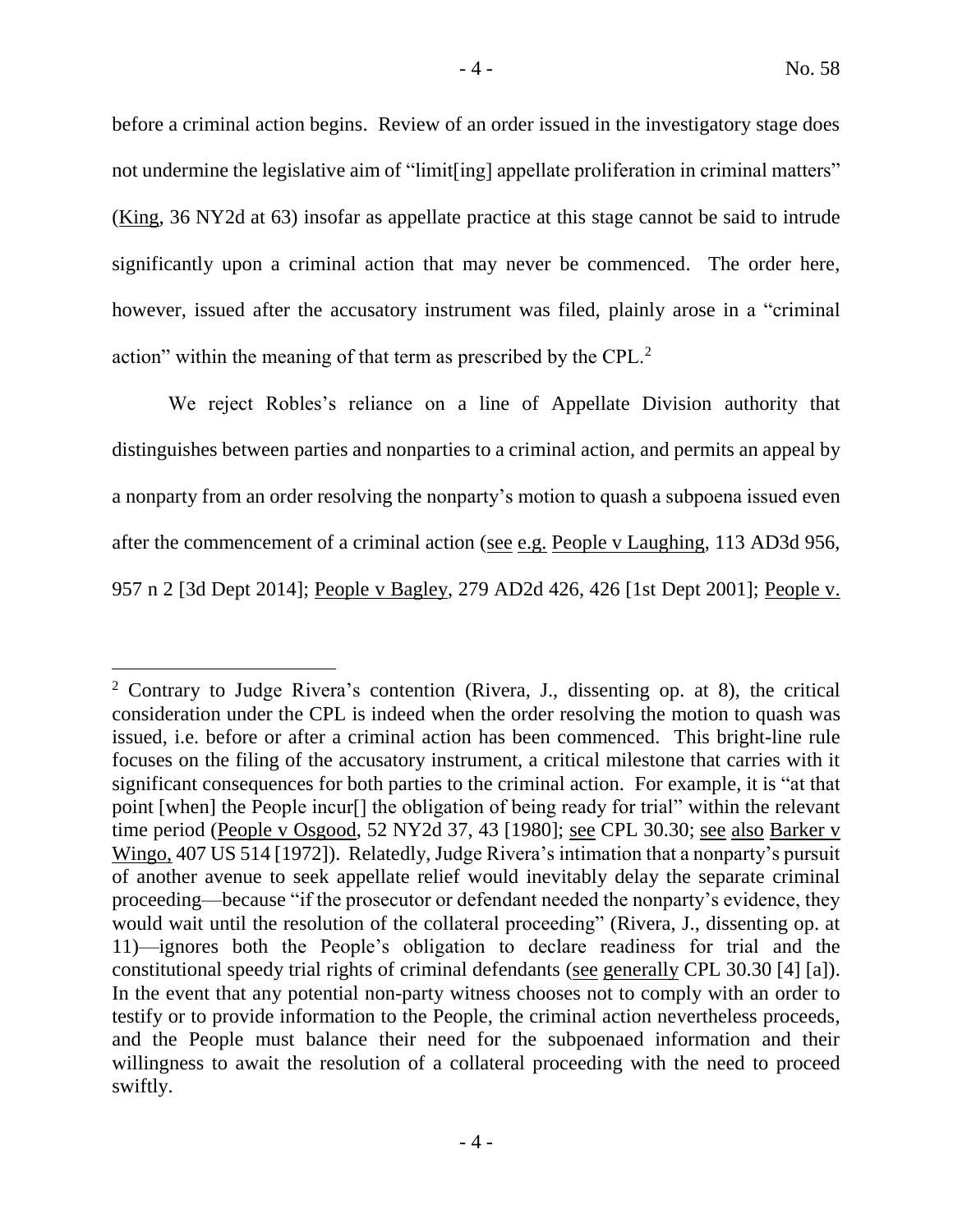Johnson, 103 AD2d 754, 755 [2d Dept 1984]; People v Marin, 86 AD2d 40, 42-43 [2d Dept 1982]). These decisions are grounded in the rationale that, whereas a defendant can challenge the order on appeal from a judgment of conviction, an aggrieved nonparty "would irrevocably [be] preclude[d] . . . from any opportunity to vindicate its position before an appellate body, regarding the serious issues raised in its moving papers" (Marin, 86 AD2d at 42). We do not discount this concern. However, despite repeated recommendations from the Advisory Committee on Criminal Law and Procedure that the CPL be amended to allow for an expedited appellate process for non-parties aggrieved by the denial of a motion to quash a subpoena in a criminal action, the legislature has not adopted that approach (see Reports of the Advisory Committee, January 2003-2008).<sup>3</sup> Unless the legislature acts, CPL article 450 does not authorize a nonparty's appeal under these circumstances. In the absence of statutory authorization, an order resolving a nonparty's motion to quash a subpoena issued after the filing of the accusatory instrument

 $\overline{a}$ 

 $3$  The assertion in Judge Rivera's dissent that our decision is contrary to "long settled" law (Rivera, J., dissenting op. at 6) is belied by the fact that this Court recommended, almost two decades ago, that the Advisory Committee on Criminal Law and Procedure consider studying this very issue, explaining that "[t]he lack of statutory authority in a criminal case for a nonparty's appeal from an order denying the nonparty's motion to quash a subpoena is a topic that might profitably receive the Committee's attention, particularly if remedial legislation is thought to be appropriate" (Letter from Stuart M. Cohen to Advisory Committee [May 7, 2001]). The ensuing Advisory Committee reports recommending amendments to the CPL to add an expedited appellate process for nonparties to challenge the denial of a motion to quash a subpoena issued during the course of a criminal prosecution acknowledge that "[t]he Court of Appeals has not squarely addressed the question" and proffer that the proposed "measure would provide much needed uniformity and clarity in this area" (Report of the Advisory Committee, January 2008, at 187, 189).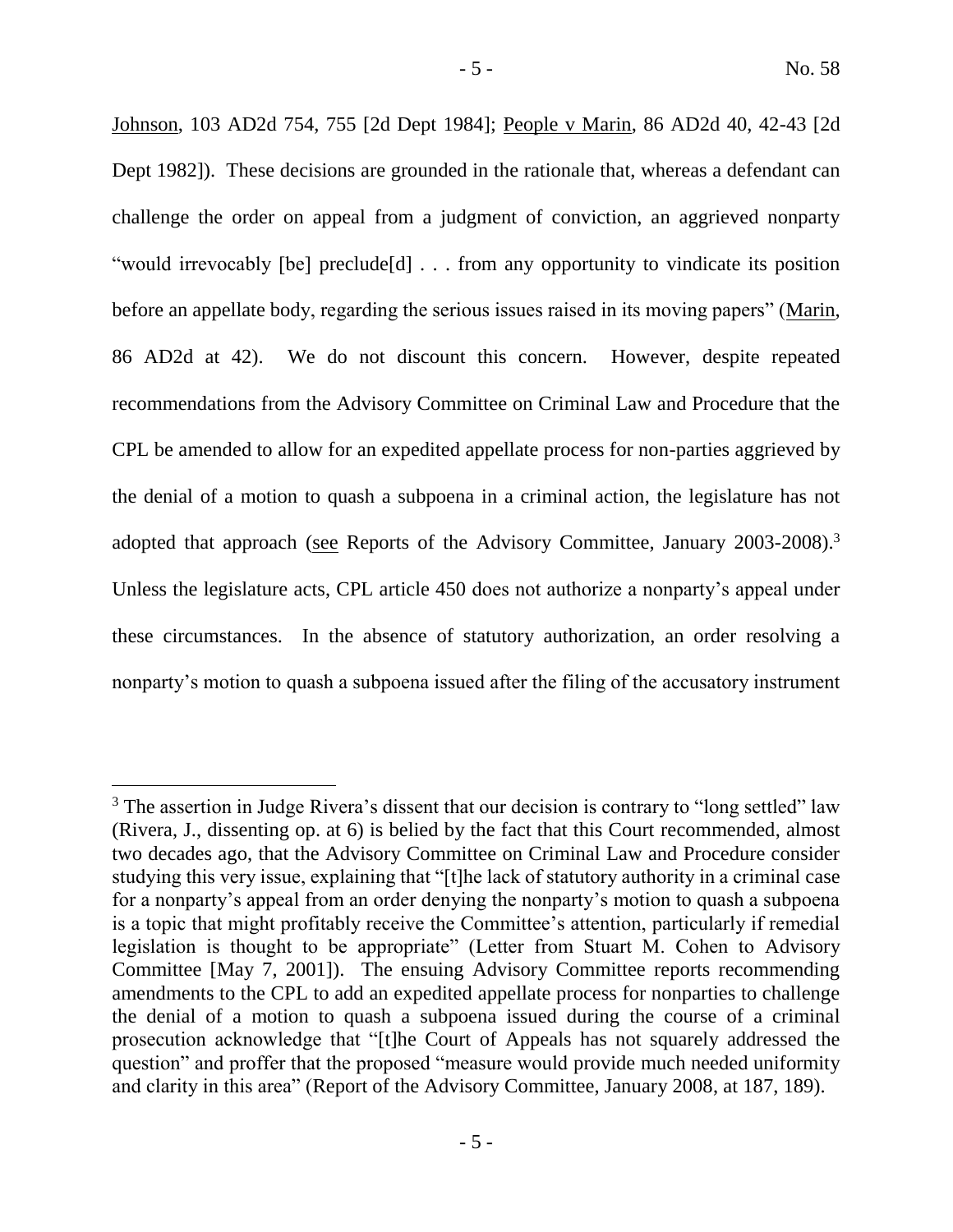in a criminal proceeding—contrasted with an order issued before the criminal action begins—is simply not appealable (see Santos, 64 NY2d at 704).<sup>4</sup>

We are not unsympathetic to Robles's policy-driven arguments, echoed by our dissenting colleagues, concerning how best to balance the interests of the expedient resolution of criminal actions against the right of a nonparty in a pending criminal action to seek appellate review of an order denying a motion to quash a subpoena when the State's longstanding interests in protecting the newsgathering role of reporters (see O'Neill v Oakgrove Constr., 71 NY2d 521 [1988]), or other weighty third-party concerns, are implicated. Nor do we minimize the significance of the rights provided by article I, § 8 of the New York State Constitution. However, the right to appeal is not premised on the nature of the challenge waged, and this Court cannot "create a right to appeal out of thin air" (Laing, 79 NY2d at 172).<sup>5</sup> "That the [I]egislature has not authorized an appeal from an order in a criminal proceeding is conclusive; and any arguments for a change in the practice . . . must be addressed to [that forum]" (Facebook, 29 NY3d at 251 [internal quotation omitted]).<sup>6</sup>

<sup>&</sup>lt;sup>4</sup> To the extent that our prior decisions could be read as endorsing a broader rule that would vest nonparties to pending criminal actions with the right to direct appellate review (see e.g. Matter of Newsday, Inc., 3 NY3d 651, 652 n \* [2004]; Matter of Constantine v Leto, 77 NY2d 975 [1991]; Matter of Cunningham v Nadjari, 39 NY2d 314, 317 [1976]), we now clarify that such a rule would be contrary to the plain language of the CPL.

<sup>&</sup>lt;sup>5</sup> We do not address whether Robles could have pursued relief by commencing a CPLR article 78 proceeding, "from which an appeal to this Court might ultimately have been taken" (Newsday, 3 NY3d at 652).

<sup>&</sup>lt;sup>6</sup> Although our dissenting colleagues highlight the policy considerations animating the legislature's enactment of the Shield Law (see Rivera, J., dissenting op. at 2, 14; Fahey, J.,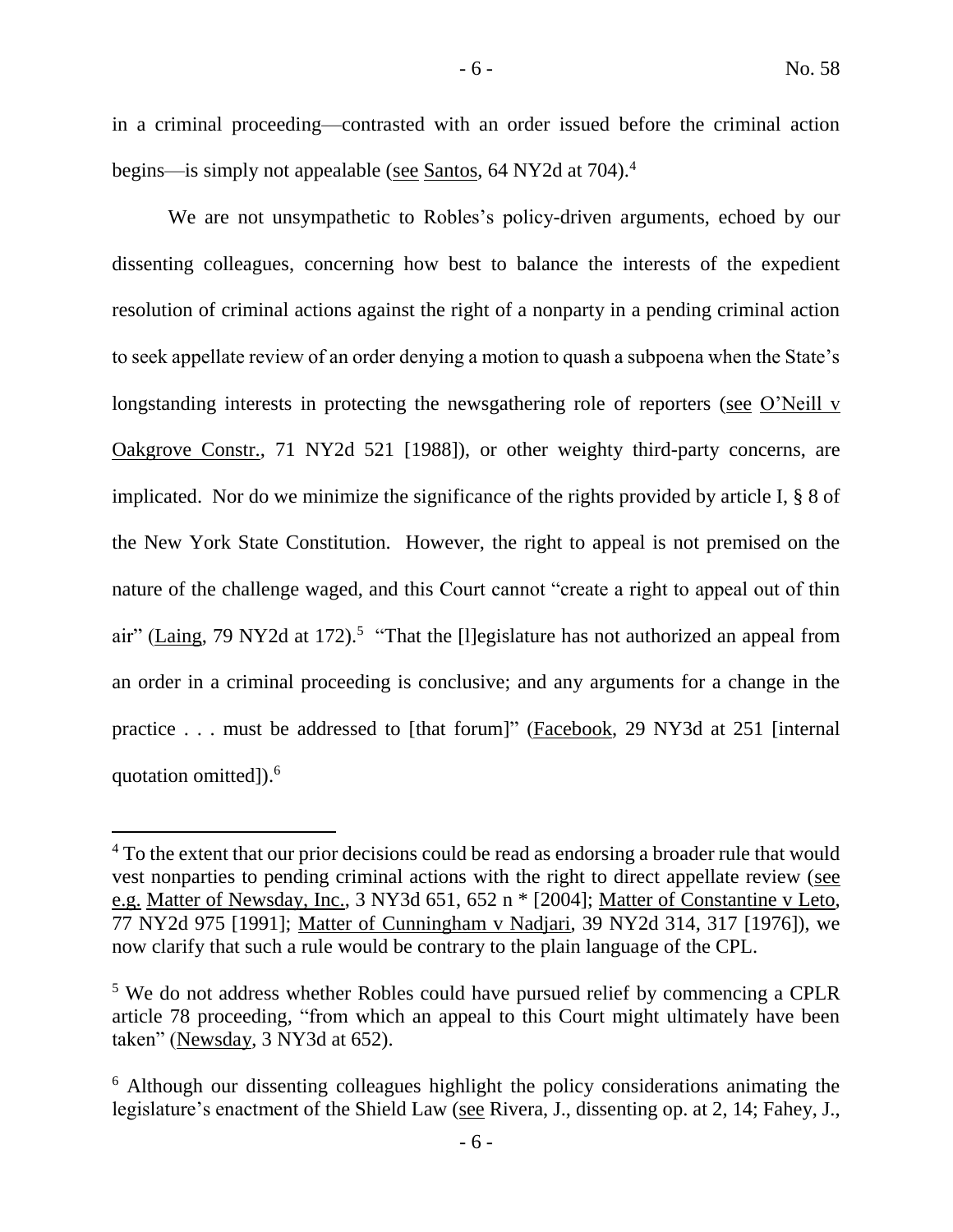$\overline{a}$ 

dissenting op. at 3-5), "[a]ny debates about the balancing of such concerns is beside the point, because the weighing of these policy considerations is not ultimately within our province" (Facebook, 29 NY3d at 251). Ironically, Judge Rivera's dissent acknowledges that the other jurisdictions that have "recognized the force of" these policy considerations and have imbued journalists with the right to seek appellate relief have typically done so by statute (Rivera, J., dissenting op. at 14 [citing AS § 09.25.330; Minn Stat § 595.024 [3]; NMSA 1978 § 38-6-7 [C]). We are not authorized to write into the CPL a right that the legislature has yet to include, despite repeated urging by the Advisory Committee on Criminal Law and Procedure.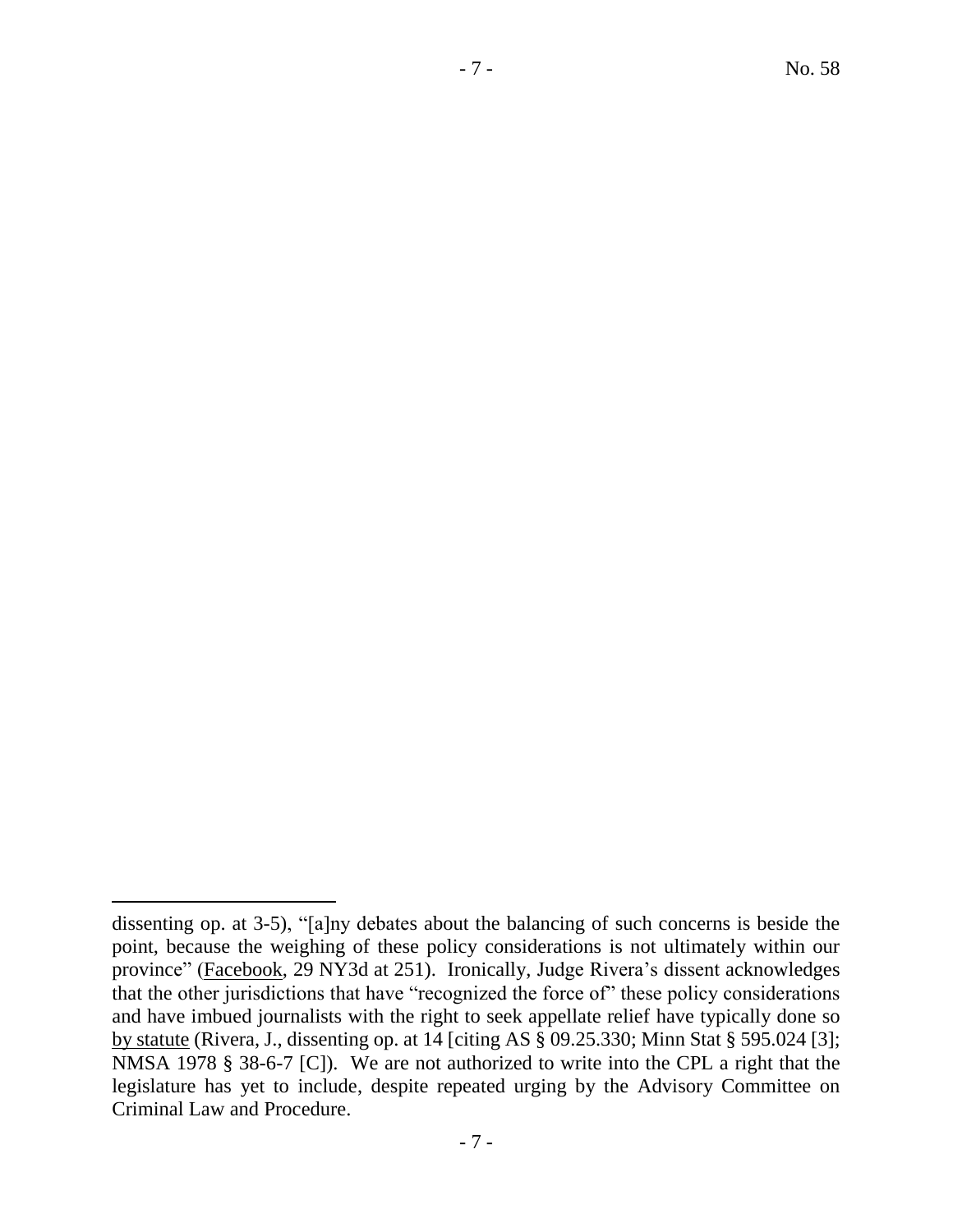Matter of People &c. v Juarez; Robles

No. 58

# RIVERA, J. (dissenting):

The threshold question presented is whether an order granting or denying a nonparty's motion to quash a subpoena issued in the course of a criminal proceeding is directly appealable. The Appellate Division has uniformly exercised jurisdiction in these cases for decades, treating these orders as final and appealable. Our Court has similarly held that an order denying a motion to quash a subpoena issued in furtherance of a criminal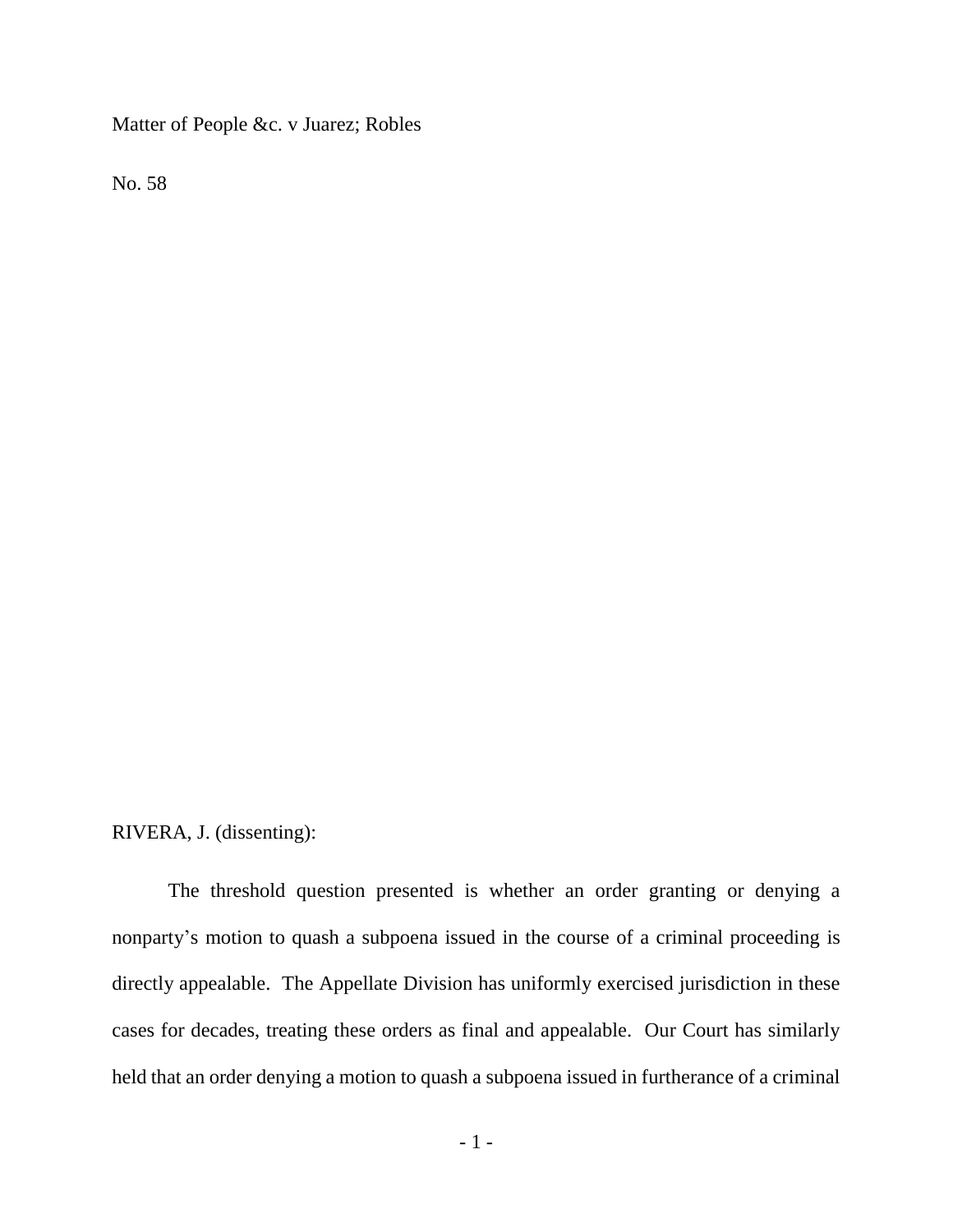investigation by a grand jury is final and appealable "as an order in a special proceeding on the civil side of a court vested with civil jurisdiction" (Matter of Abrams [John Anonymous], 62 NY2d 183, 192 [1984]). That same reasoning applies here—first, because the order is final as to the nonparty who cannot seek redress in a post-trial criminal appeal, and, second, because the order does not implicate the underlying policy to avoid delay associated with interlocutory criminal appeals any more than does an appeal from the denial of a motion to quash a grand jury subpoena. Here, the argument in support of direct appealability carries even greater force because the nonparty is a journalist who has invoked a strong countervailing policy in her favor, one applicable regardless of the civil or criminal nature of the action and manifested in the New York Civil Rights Law's protection against disclosure of news sources.

On the merits, the People have failed to establish that the unpublished materials obtained by the reporter in the course of her newsgathering are "critical or necessary to the maintenance" of the People's case (Civil Rights Law § 79-h [c]). I would therefore affirm the Appellate Division.

I.

The People charged defendant Conrado Juarez with one count of second-degree murder for the killing of "Baby Hope." The underlying crime was tragic and gruesome. In 1991, the partially-decomposed body of a four-year-old girl was found stuffed into a cooler near the Henry Hudson Parkway. A medical examination of the child's body revealed that she had been sexually assaulted and suffocated, but the semen investigators found was too degraded to analyze. For the next two decades, police were unable to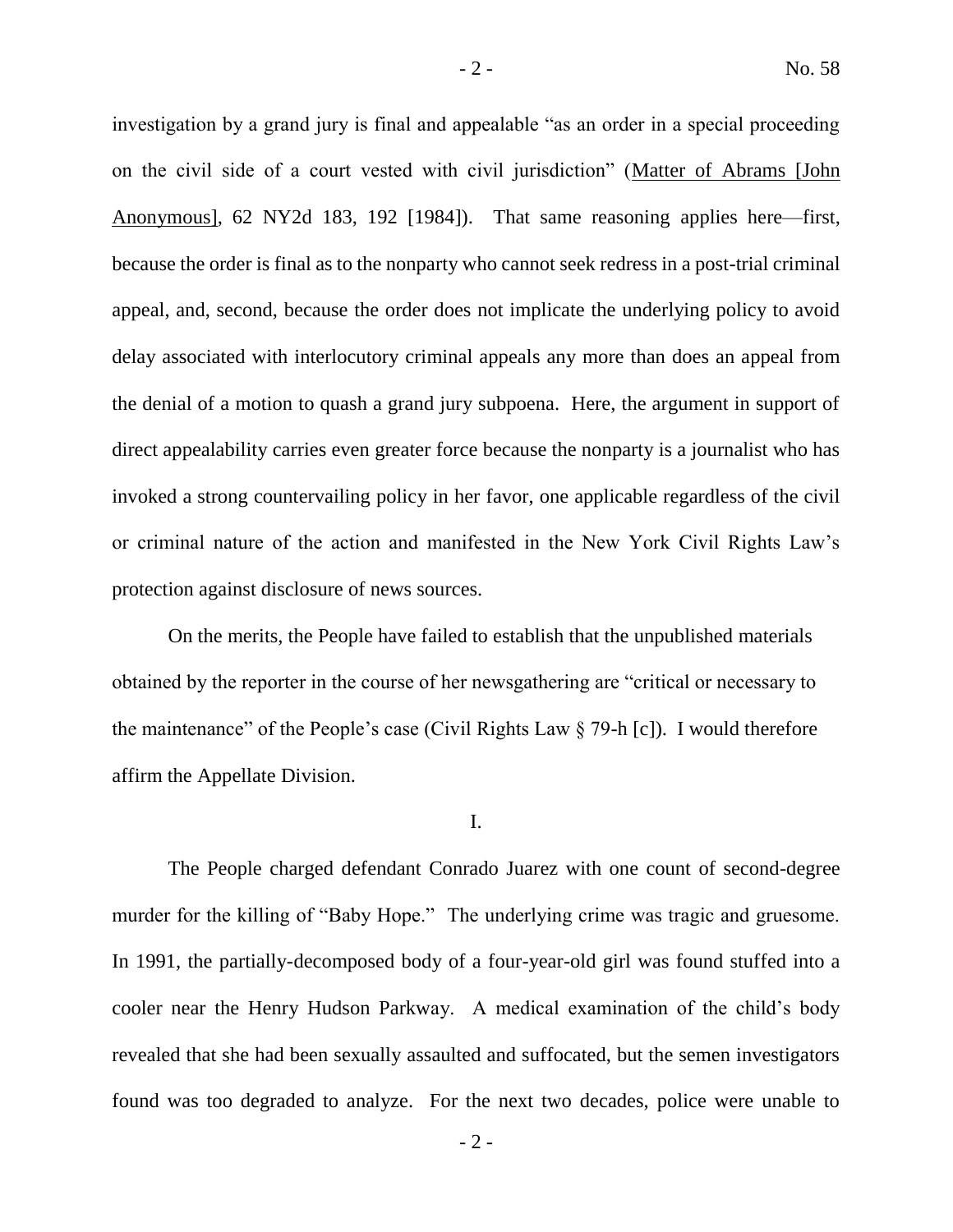identify the deceased or her killer. Finally, in 2013, officers followed investigative leads to the child's mother, and from her to defendant. On October 11 and 12, 2013, defendant gave a videotaped confession to the police, in which he admitted that he had suffocated the victim during a sexual encounter. No forensic evidence connected defendant to the crime.

Four days after his videotaped confession and subsequent arraignment, while he was held in pretrial detention, defendant gave an interview to nonparty Frances Robles, a New York Times investigative journalist. The interview covered, among other things, defendant's family life, arrest, and confession to the police, and lasted about an hour. Although Robles was not allowed to bring paper into the interview, she made notes about the interview soon afterwards. On October 17, 2013, the New York Times published her article about defendant and the murder of "Baby Hope," in which defendant offered an alternate account of the child's death. Robles wrote that defendant explicitly alleged that his confession to the police was not truthful, although defendant's statement to Robles conformed with his videotaped statement to the police in some respects.

Prior to defendant's Huntley hearing, the People secured two subpoenas to compel Robles' participation in the criminal case. The first subpoena sought Robles' own testimony, and the second sought to compel Robles to surrender her interview notes. Robles moved in New York to quash both subpoenas.

The trial court partly granted and partly denied Robles' requests. Initially, the court granted the motion to quash for the purposes of the **Huntley** hearing only, concluding the People failed to overcome the strong presumption against disclosure of unpublished news set forth in the Civil Rights Law to protect journalists and their sources (see Civil Rights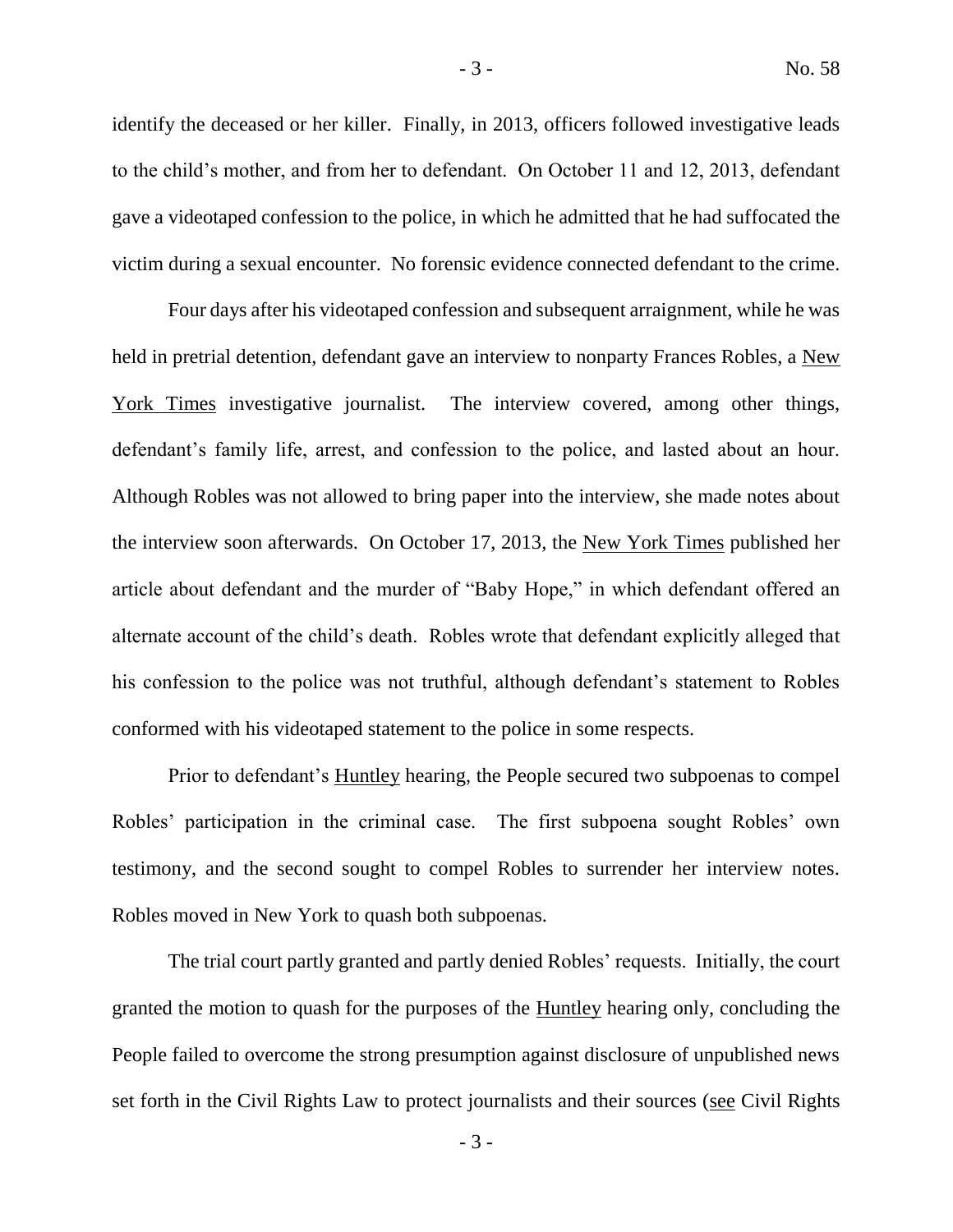Law § 79-h). Subsequently, however, the court denied quashal in connection with the underlying criminal trial, and instructed Robles to appear in court to testify and to turn over her notes beforehand for in camera inspection. With respect to the trial itself, the court concluded that the People had met their burden to overcome the statutory protections because the case would turn on circumstantial evidence and defendant's statements about the charges and his relationship to the victim were highly material. Given that defendant might challenge the voluntariness of his confession, it was critical for the People to present all evidence that corroborated his statements, including, in particular, the statements defendant made to Robles, and, moreover, Robles' information was not available from any other source. The court issued its ruling on the motion to quash the subpoenas with respect to the trial itself on August 4, 2016, but stayed its order pending appeal.

The Appellate Division reversed, concluding that the People had not overcome the law's strong protections. The court concluded that, even in a circumstantial case, the People could only compel the disclosure of material protected by the Civil Rights Law's qualified privilege by making a "'clear and specific showing' that the disclosure sought . . . is 'critical or necessary' to the People's proof of a material issue" (143 AD3d 589, 590, [1st Dept 2016] quoting Civil Rights Law § 79-h [c]). Here, the police were in possession of an admissible videotaped confession, which included all the same relevant information that they expected to obtain from Robles' notes and testimony. Consequently, "[u]nder the circumstances, and in keeping with 'the consistent tradition in this State of providing the broadest possible protection to the sensitive role of gathering and disseminating news of public events,'" the People had not made the necessary showing to compel disclosure (id.,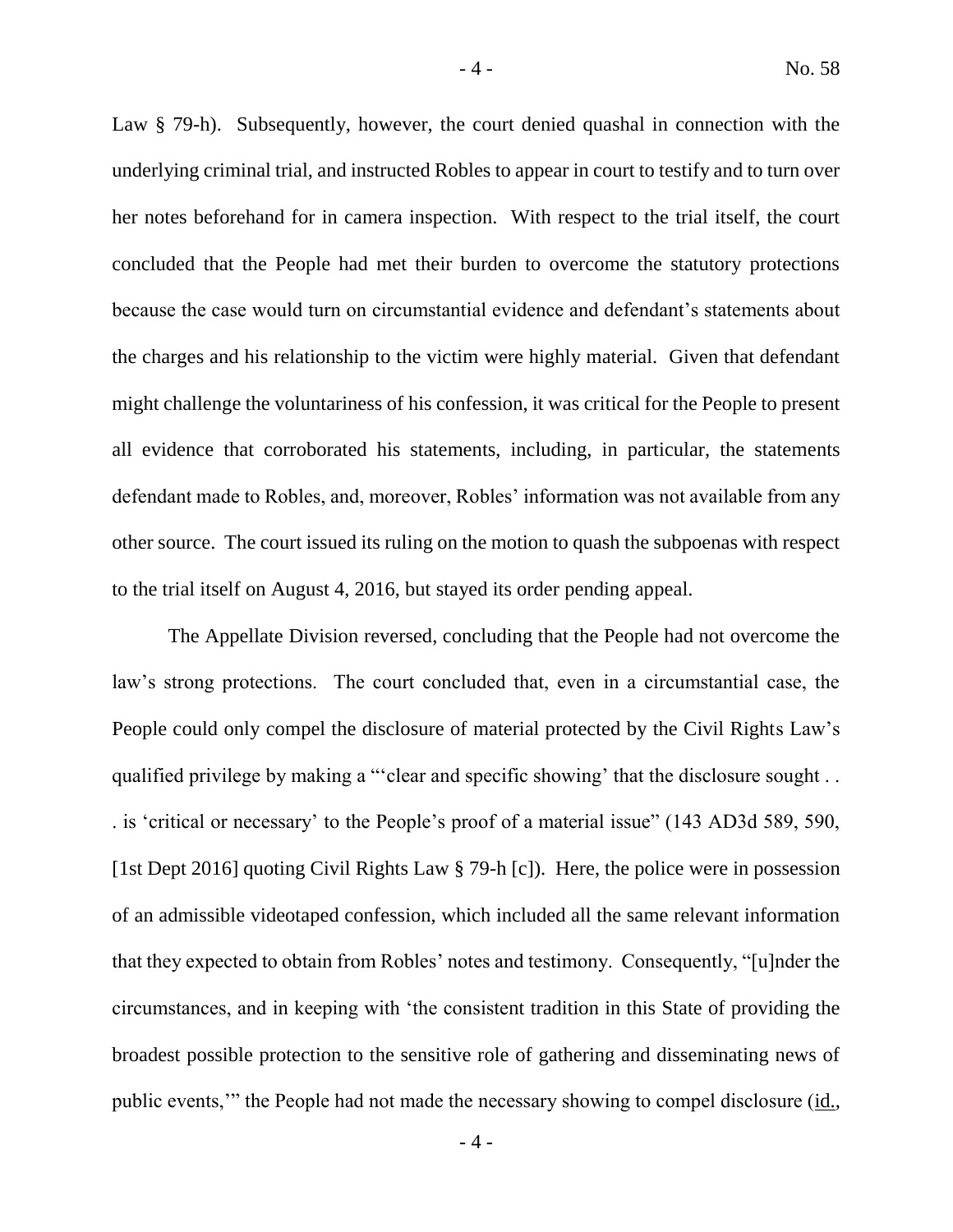quoting O'Neil v Oakgrove Constr., 71 NY2d 521, 529 [1988] [some internal quotation marks omitted]). The People did not allege that the order was nonfinal and nonappealable, and the Appellate Division addressed the merits without any discussion as to jurisdiction. We subsequently granted the People leave to appeal (see 29 NY3d 904 [2017]).

## II.

### A.

The general rule as articulated by this Court is that there is no right to appeal in a criminal matter absent specific statutory authorization (see In re 381 Search Warrants Directed to Facebook, Inc., 29 NY3d 231, 242 (2017) [observing that "[n]o appeal lies from a determination made in a criminal proceeding unless specifically provided for by statute"], quoting People v Pagan 19 NY3d 328, 370 [2012], citing People v Bautista, 7 NY3d 838, 838-839 [2006]; People v Hernandez, 98 NY2d 8, 10 [2002]; People v De Jesus, 54 NY2d 447, 449 [1981]; People v Zerillo, 200 NY 443, 446 [1911]). Statutory authorization for criminal appeals usually flows from the Criminal Procedure Law, which governs all criminal proceedings, including criminal investigations (see CPL §§ 1.10 [1], 1.20 [18]).

Contrary to the majority's conclusion, however, that general rule is inapplicable here. Since 1936, this Court has recognized that "orders granting or denying motions to quash subpoenas in criminal investigations and actions" are not governed by the CPL because "a motion to quash subpoenas, even those issued pursuant to a criminal investigation, is civil by nature and not subject to the rule restricting direct appellate review of orders in criminal proceedings" (Matter of Abrams, 62 NY2d at 192). The legal fiction

- 5 -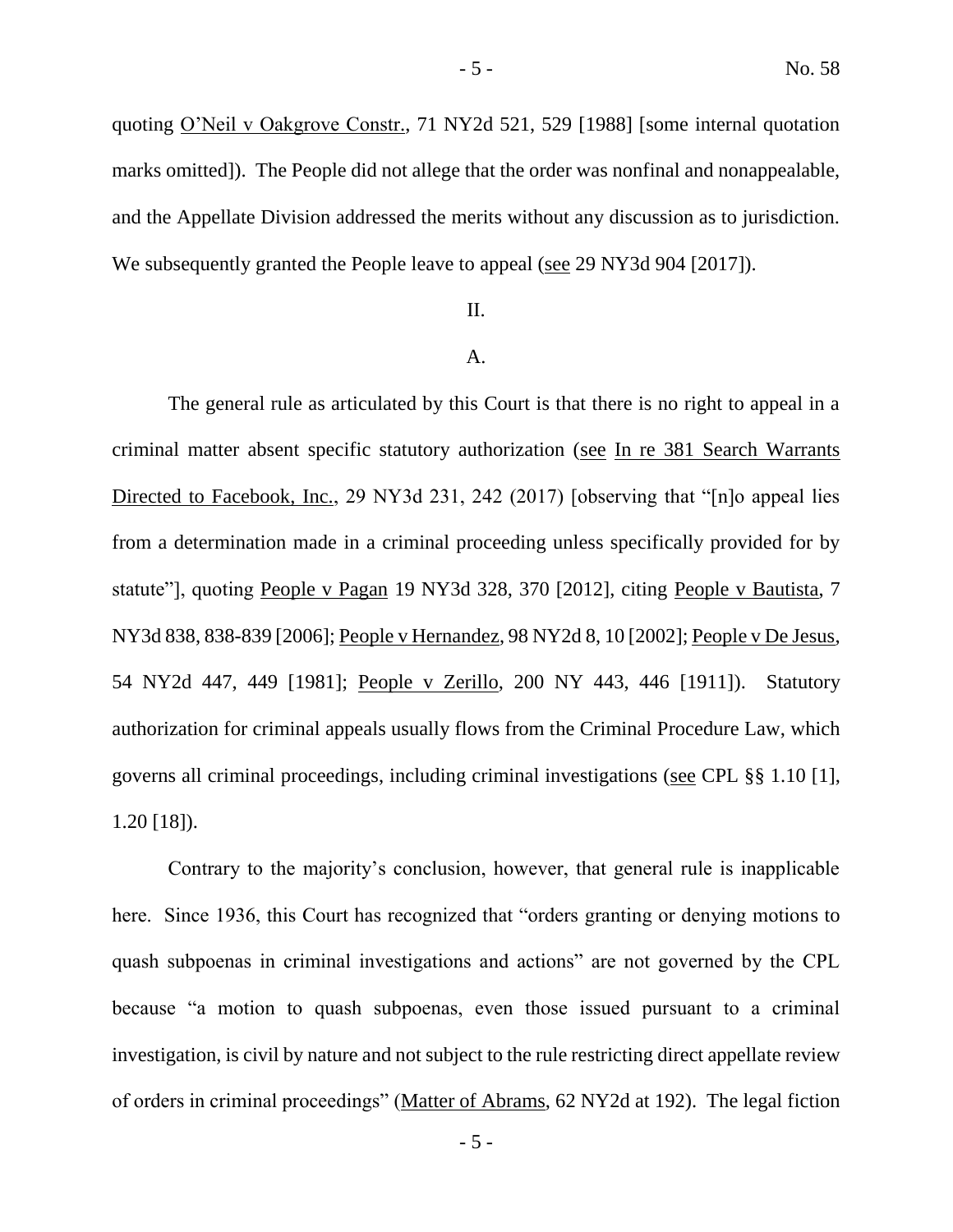adopted to explain this conclusion is that denial of a motion to quash a subpoena is "a final and appealable order in a special proceeding on the civil side of a court vested with civil jurisdiction" (id.).

The Appellate Division has consistently so held (see e.g. People v Bagley, 279) AD2d 426 [1st Dept 2011]; People v Marin, 86 AD2d 40 [2d Dept 1982]; People v Cruz, 86 AD3d 782, 782 n 2 [3d Dept 2011]). District Attorneys throughout the State have also taken this position, most recently as amici in Facebook (29 NY3d 231). There the District Attorneys Association of the State of New York conceded that a nonparty has the right to appeal from the denial of a motion to quash a subpoena (Brief for District Attorneys Association as Amicus Curiae in Facebook, 29 NY3d 231, at 10-12).<sup>1</sup> Unsurprisingly, the People did not challenge the appealability of the order before the Appellate Division or in their initial briefing to us, and only took the position that the order is not appealable in response to a jurisdictional inquiry from this Court. That the People appealed from the Appellate Division order granting the motions to quash without arguing the dispositive challenge of the nonappealability of that order further confirms that the law on direct appeals of motions to quash has long been settled in this State.<sup>2</sup>

 $\overline{a}$ 

<sup>&</sup>lt;sup>1</sup> "The District Attorneys Association of the State of New York . . . is a state-wide organization composed of elected District Attorneys from throughout New York State" whose members are charged "with the responsibility for the investigation and prosecution of crimes committed in their respective jurisdictions" (Brief for District Attorneys Association as Amicus Curiae in Facebook, 29 NY3d 231, at 1-2).

<sup>&</sup>lt;sup>2</sup> The majority's reliance on a letter from the Clerk of the Court to the Advisory Committee on Criminal Law and Procedure to suggest that the appealability of such motions was not settled law is misplaced (see maj op at 5 n 3). By the letter's own terms, it simply recommended a topic of study to the Advisory Committee. The letter was not law, could not make law, and did not make law. Of course, by the time the letter was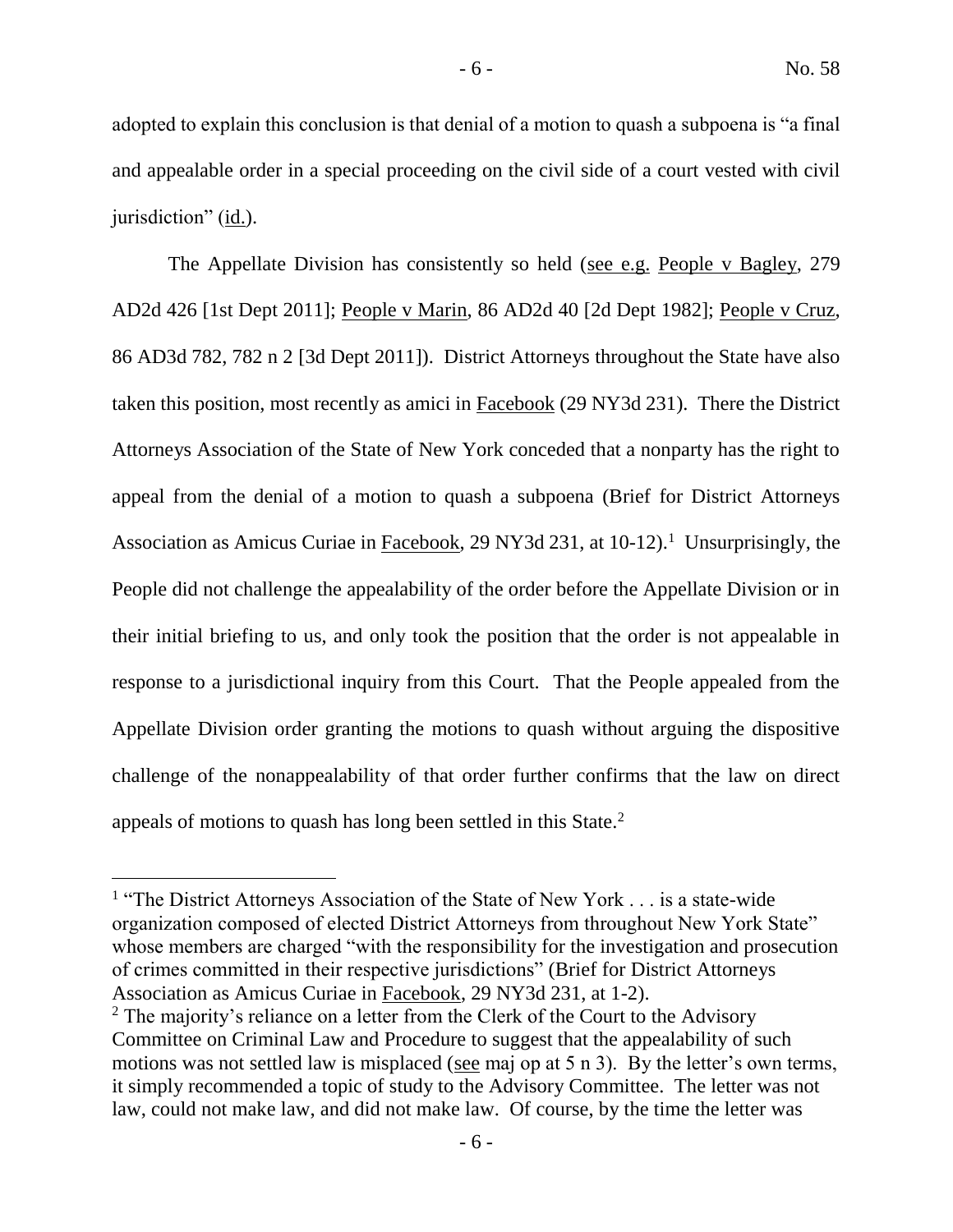As the Court explained in Matter of Cunningham v Nadjari over forty years ago,

"[O]n a basis of stare decisis these precedents represent a formidable line of authority, however asymmetrical may appear to be the support for the rule they express and apply. Moreover, there is no suggestion in the legislative history of the Criminal Procedure Law that there was any intention to override these precedents. The arguments based on CPL depend exclusively on the definitional arrangement in that statute, a definitional arrangement more precise, although not significantly different from that in the predecessor statute, the Code of Criminal Procedure, for the purpose of this issue (compare, e.g., CPL 1.20, subd 18 with Code Crim Pro, §§ 5, 515, 962). Consequently, despite respondent's persuasive practical arguments . . . , the court is not now ready to overrule precedents resting upon a history of 40 years" (39 NY2d 314, 317 [1976]).

Nevertheless, while acknowledging this long-established precedent, the majority

concludes that the order denying Robles' motions to quash is subject to the jurisdictional

rule of this Court that restricts direct appellate review of orders in criminal proceedings

unless expressly authorized by the CPL (cf. Facebook, 29 NY3d at 243 [observing that,

written, the Court was well aware of Appellate Division practice (see e.g. People v Bagley, 96 NY2d 711 [2001] [denying a motion for leave to appeal to the Court from an Appellate Division order ruling on a nonparty's appeal of a motion to quash a subpoena issued in conjunction with a pending criminal trial]; Matter of Constantine v Leto, 77 NY2d 975 [1991] [affirming an Appellate Division order issued in similar circumstances]).

The majority's reliance on the un-enacted reforms proposed by the Advisory Committee is similarly misplaced. The recommendations sought to clarify the law. In any case, the very fact that the Legislature has chosen not to amend the CPL in light of its consistent interpretation by our Court and other New York courts to allow the appealability of motions to quash subpoenas issued in conjunction with criminal matters strongly suggests that the Legislature's understanding of the CPL is the same as that reflected in the various precedents (see Desrosiers v Perry Ellis Menswear, LLC, 30 NY3d 488, 497 [2017] [observing that, although the Court has "often been reluctant to ascribe persuasive significance to legislative inaction," "[w]hen the Legislature, with presumed knowledge of the judicial construction of a statute, forgoes specific invitations and requests to amend its provisions to effect a different result, we have construed that to be some manifestation of legislative approbation of the judicial interpretation" [internal quotation marks and citations omitted]).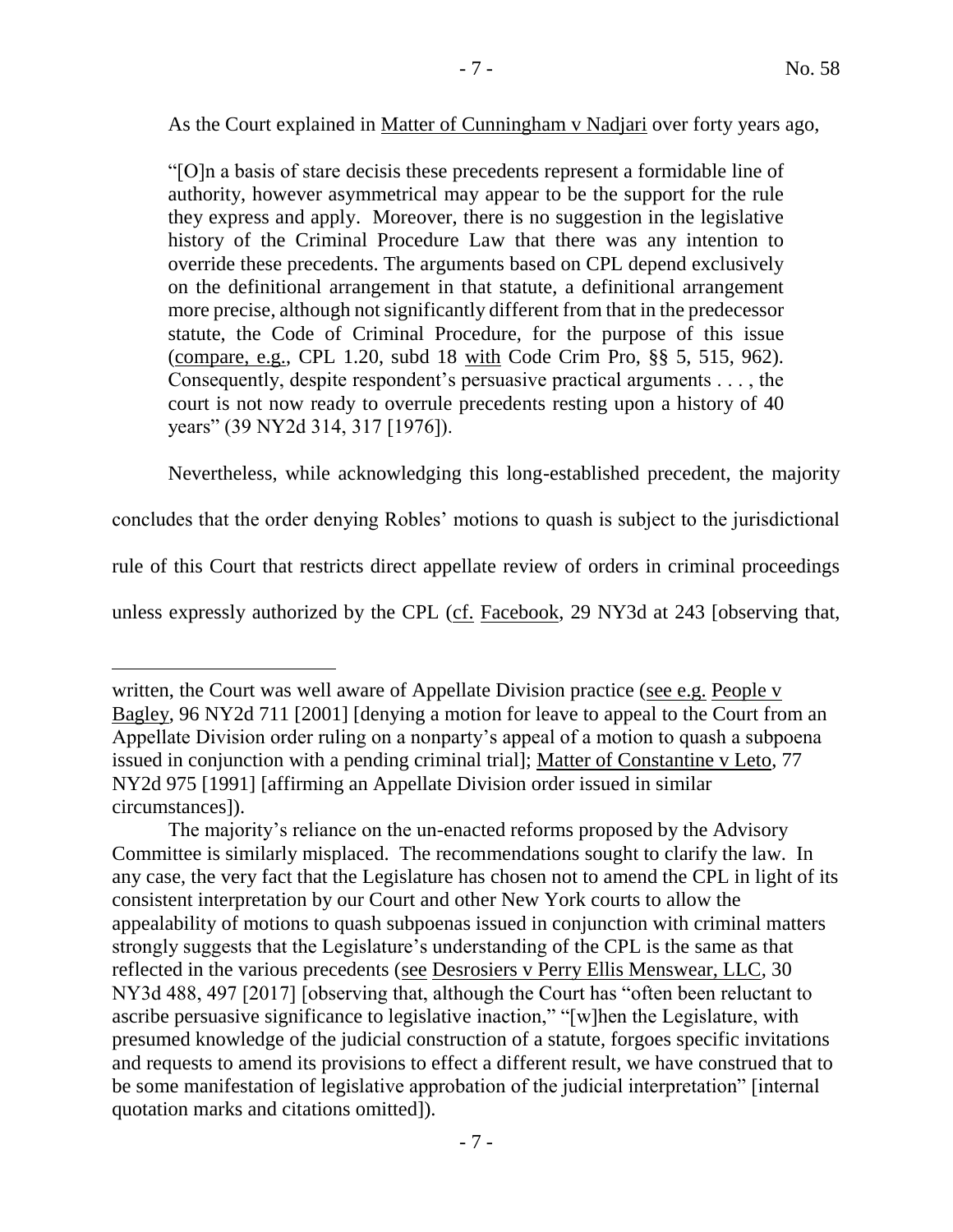despite the absence of statutory authorization, "a motion to quash a subpoena issued prior to the commencement of a criminal action, even if related to a criminal investigation, is civil by nature," and therefore "is not subject to the rule restricting direct appellate review of orders in criminal proceedings"], citing *inter alia* Matter of Abrams, 62 NY2d at 192; Matter of Newsday, Inc., 3 NY3d 651, 652 n [2004] [internal quotations marks and some citations omitted]).

The majority reaches this conclusion by distinguishing an order disposing of a motion to quash issued before the criminal action commences, meaning an order "issued prior to the filing of an accusatory instrument," and the order here, issued after the filing of the indictment (maj op at 3). According to the majority, even if the former relates to the criminal investigation, it arises on the civil side of the issuing court, while the latter, having been filed after the criminal action commences "plainly arose from a 'criminal action' within the meaning of that term as prescribed by the CPL" (maj op at 3).

The majority's analysis focuses on a superficial and ultimately irrelevant consideration. "[I]n deciding whether a proceeding is criminal or civil, we look to the nature of the proceeding and the relief sought" (Matter of Abrams, 62 NY2d at 193). What matters, then, is not when the order is issued but the status of the movant in a criminal proceeding and the remedy for the injury sought to be avoided. In the context of a motion to quash a subpoena, "the relief sought has nothing inherently to do with criminal

- 8 -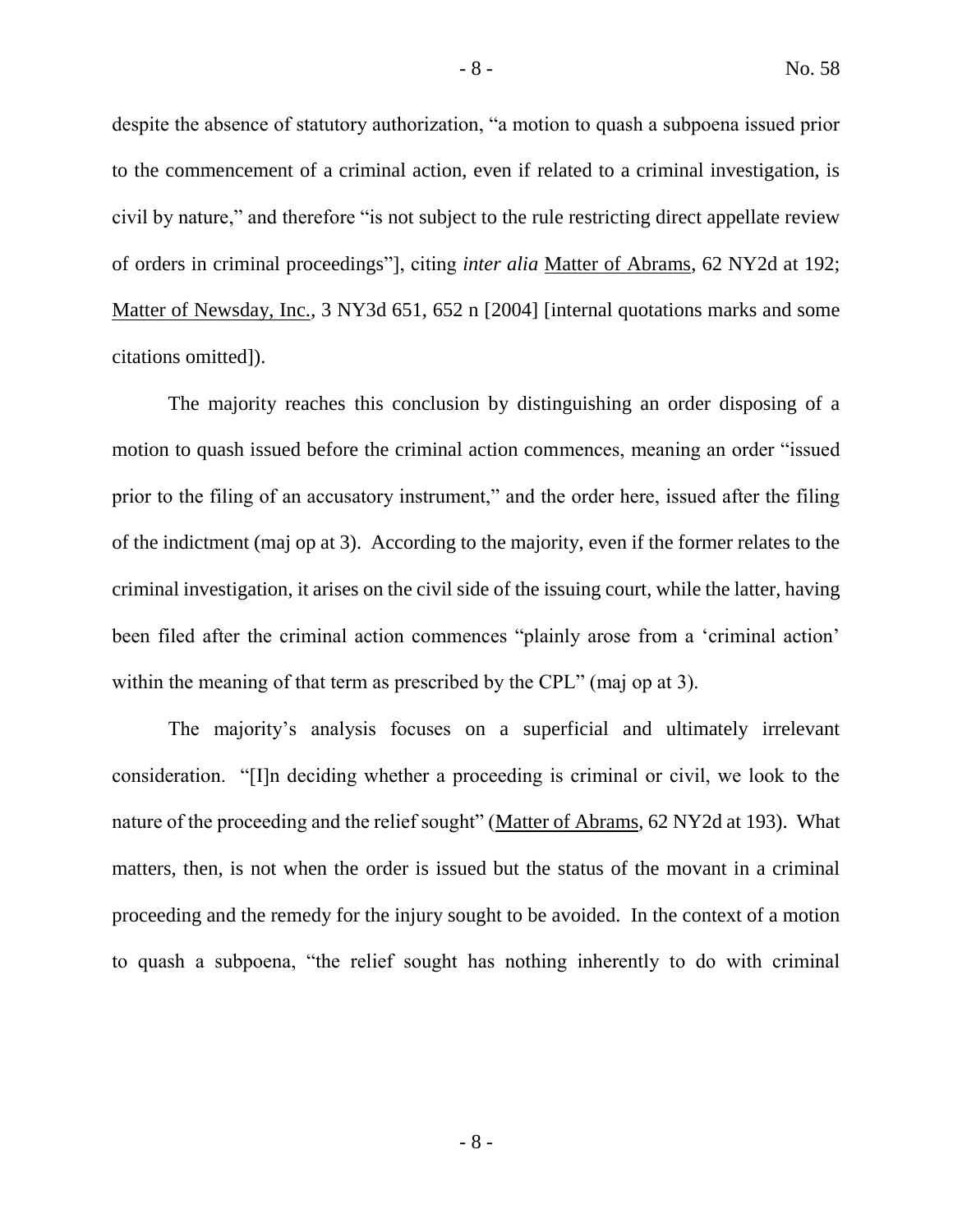substantive or procedural law and . . . may arise as easily in the context of a purely civil lawsuit as in a purely criminal case" (id. at  $194$ ).<sup>3</sup>

Critically, unless the same rules of appealability for orders denying a grand jury motion to quash apply to a nonparty movant after a defendant's indictment, the nonparty is left without any relief—which was also the case before the issuance of the indictment (see Marin, 86 AD2d at 42 [observing that contesting a denial of a motion to quash a subpoena on direct appeal is an "avenue of relief . . . totally unavailable to [a subpoenaed nonparty,] who is clearly aggrieved by the [denial]," and therefore to hold that such denials were unappealable "at this juncture would irrevocably preclude [the nonparty] from any opportunity to vindicate its position before an appellate body"]). In either situation, the nonparty movant is aggrieved and without opportunity for appellate review. Yet, the limit on criminal appeals is in part justified by the opportunity for a direct appeal. A nonparty has no such option and so the rule against interlocutory appeals where there is the possibility of a direct appeal is therefore inapplicable.

 $\overline{a}$ 

<sup>&</sup>lt;sup>3</sup> The majority's claim that motions to quash subpoenas issued in conjunction with criminal investigations, before an accusatory instrument has been filed, are "outside the ambit of the CPL" is puzzling (maj op at 3). It is plain that the CPL governs not only criminal actions but criminal investigations as well (see CPL 1.10 [1] [a] [specifying that the CPL applies "exclusively" to "[a]ll criminal actions and proceedings"]; CPL 1.20 [18] [defining a criminal proceeding to include "any proceeding which . . . involves a criminal investigation]), and grand jury proceedings in particular (see CPL 190 et seq [laying out the procedure that governs grand jury proceedings]). Insofar as motions to quash subpoenas issued in conjunction with criminal investigations are appealable, it is not because they fall outside the CPL, but because this Court has created a legal fiction to allow their direct appeal. Although the majority is correct that the filing of an accusatory instrument triggers significant consequences for both parties (see maj op at 4 n 2), the threshold applicability of the CPL is not one of them.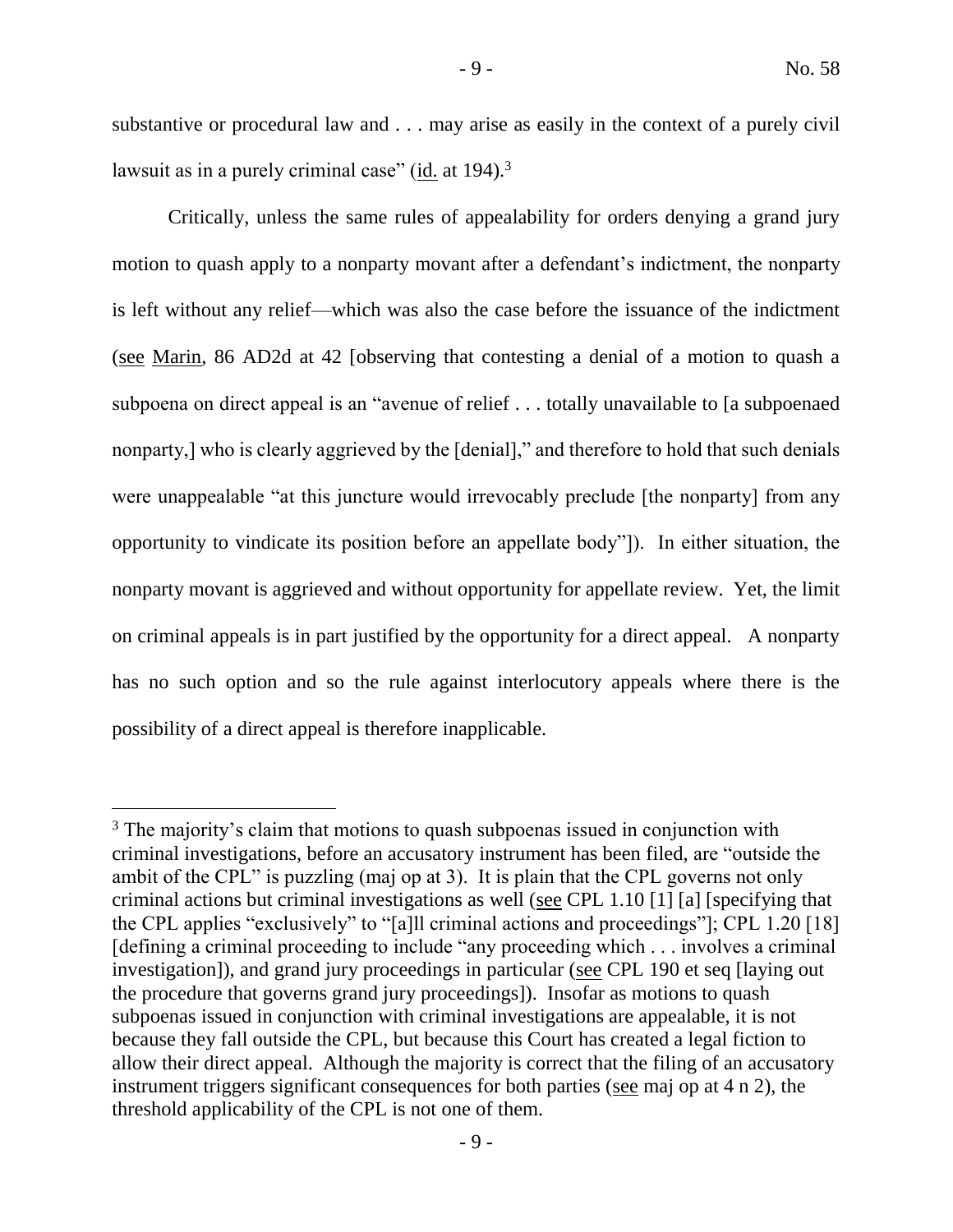The problem created by the majority's ruling here falls particularly harshly on journalists like Robles, whose reputation depends on maintaining confidences in newsgathering. A nonparty journalist is irrevocably aggrieved by the denial of a motion to quash a subpoena, and is forced either to comply with the order and jeopardize the journalist's reputation or to refuse and risk being held in contempt. Those outcomes are completely avoidable by adhering to this Court's traditional treatment of motions to quash as civil in nature, and an order denying the motion as final and appealable.

B.

The Court's jurisprudence that no appeal lies from an order arising out of a criminal proceeding absent statutory authorization is grounded in a pragmatic public policy, one that has more to do with avoiding delay than with abstract concepts of the courts' jurisdiction (see Matter of Santangello v People, 38 NY2d 536, 538 [1976]). As the Court has observed:

"[T]he underlying policy is to limit appellate proliferation in criminal matters, sometimes to the seeming detriment of the defendant and sometimes to the detriment of the People. Litigation may be compounded unduly by protracted and multifarious appeals and collateral proceedings frustrating the speedy determination of disputes. Moreover, the frustration may be accomplished by skillful manipulation of appeals and collateral proceedings by those interested in delay . . . . No trial can be conducted while appellate courts by their own protracted proceedings review the alleged errors which may arise preliminary to the trial, during the trial, and before verdict and judgment. Such a system is neither civilized nor even rational. And most certainly it would make speedy trial a legal impossibility" (Matter of State of New York v King, 36 NY2d 59, 63-64 [1975]).

A motion to quash a subpoena, however, does not raise these concerns.

"A motion to quash is limited in scope, challenging only the validity of the subpoena or the jurisdiction of the issuing authority; and should be made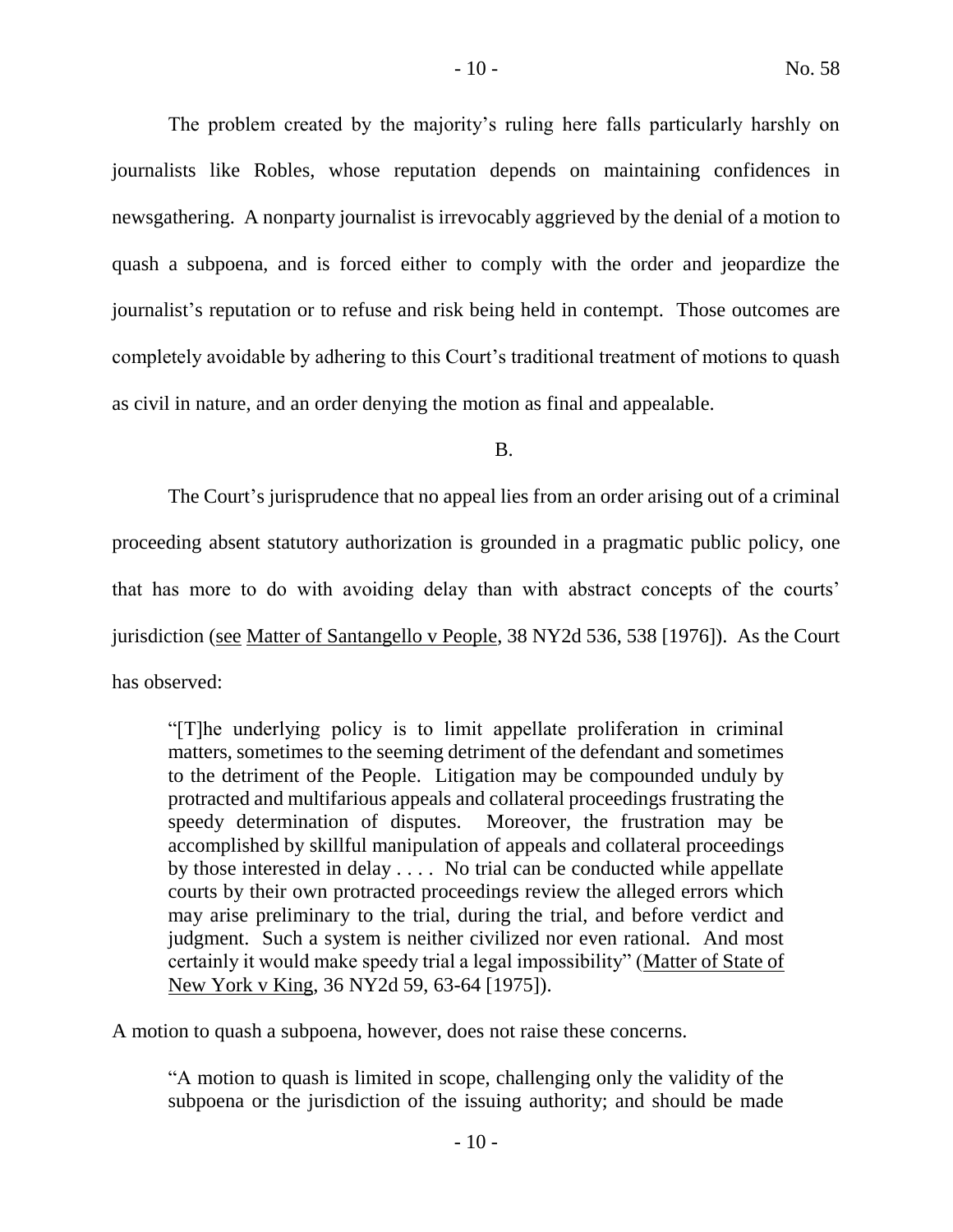prior to the return date, thereby requiring such timeliness that substantial delay in the proceedings is unlikely. Moreover, where granted, it results in completely voiding the process, thus saving the needless expenditure of litigation effort" (Santangello, 38 NY2d at 539 [citations omitted]).

Thus, the strict formalism that the majority seeks to impose here is not supported by sound policy.

Moreover, I fail to see how policy concerns about the potential delay attendant to the proliferation of criminal appeals do not also hold true for orders arising out of a criminal investigation, which the majority acknowledges are directly appealable. That being the case, the distinction between a motion to quash filed before or after the commencement of a criminal action is of no consequence.

In any case, the alternatives available to a nonparty seeking some type of appellate review of the denial of a motion to quash will likely result in even greater delay of the criminal proceeding than would a direct appeal of a quashal motion. The two avenues left open to a nonparty to contest a denial would be a CPLR article 78 action in the nature of prohibition or for the nonparty to simply fail to comply with the subpoena and seek appellate review of the subsequent order of contempt. In either case, if the prosecutor or defendant needed the nonparty's evidence, they would wait until the resolution of the collateral proceedings. Indeed, failure to provide an adjournment to a defendant might arguably impact a defendant's constitutional right to present a defense (see e.g. Crane v Kentucky, 476 US 683, 690 [1986] [observing that "[w]hether rooted directly in the Due Process Clause of the Fourteenth Amendment, Chambers v Mississippi, or in the Compulsory Process or Confrontation clauses of the Sixth Amendment . . . the Constitution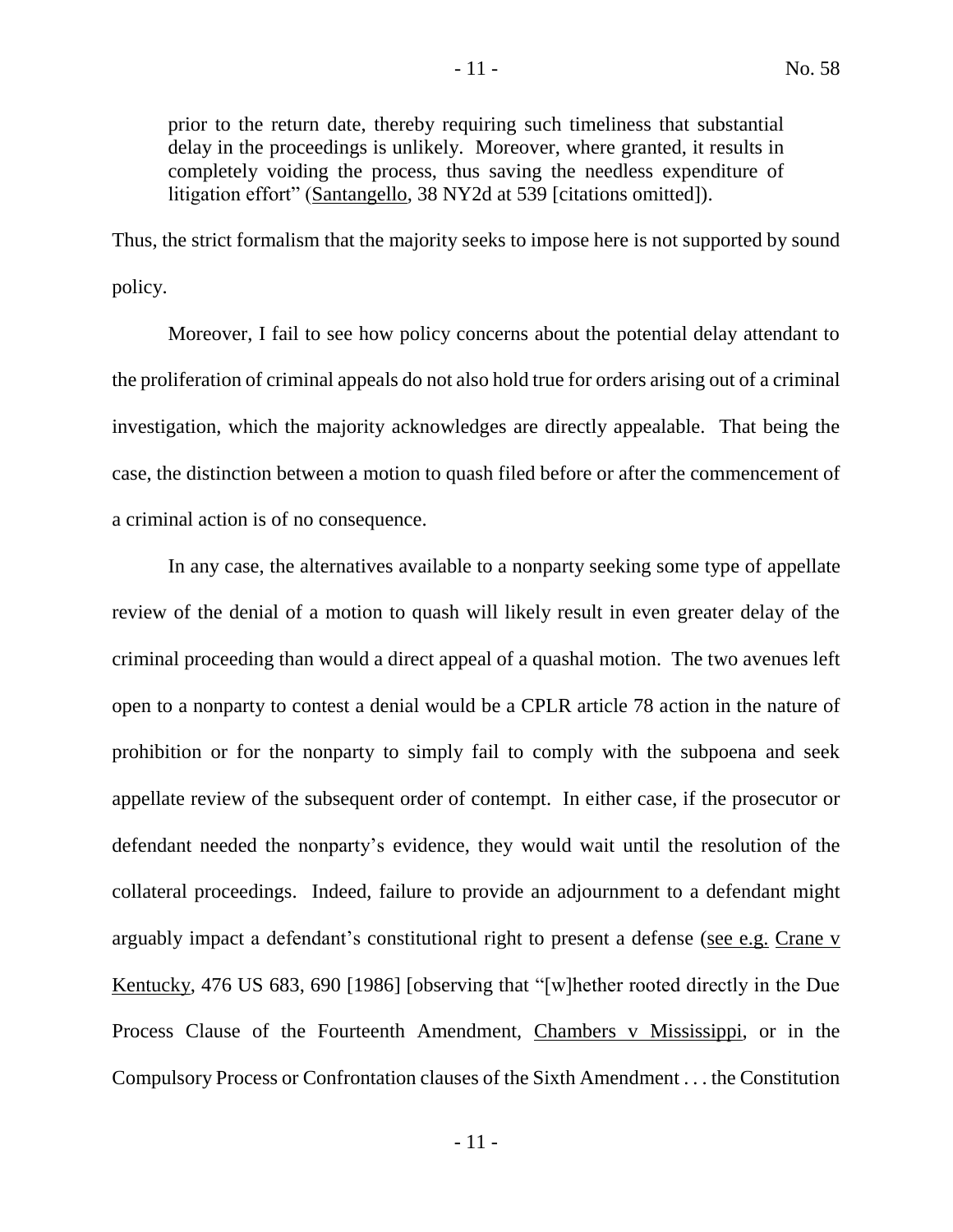guarantees criminal defendants a meaningful opportunity to present a complete defense," which includes the opportunity to present relevant, reliable, materially significant

C.

evidence] [internal quotation marks and citations omitted]).<sup>4</sup>

 $\overline{a}$ 

The majority seeks not only to restrict this Court's jurisdiction to hear the appeal of a denial of a nonparty's motion to quash a subpoena, but to prevent the Appellate Division from doing so as well (see maj op at 4 n 1). Arguably, this is not within the Court's power. Article VI, section 4 (k) of the New York State Constitution guarantees the Appellate Division "the jurisdiction possessed by [it] on the effective date of this article," allowing said jurisdiction to be "limited or conditioned by law" only with respect to non-final orders or judgments. In other words, neither the Legislature nor the Court of Appeals may decrease the Appellate Division's jurisdiction from what it was in 1962, when Article VI, section 4 (k) became effective. Of course, by then, it had already been more than twenty-

<sup>&</sup>lt;sup>4</sup> The majority's claim that the People's obligation to be ready for trial and the defendant's right to a speedy trial will ensure that criminal trials are not unduly delayed misses the point (see maj op at 4 n 2). Certainly an article 78 action in the nature of prohibition or the appeal of a contempt order, the resolution of which would determine what evidence would be available for trial, could provide a ground for a court to stop the speedy trial clock (see e.g. CPL 30.30 [4] [g] [instructing courts not to count "periods of delay occasioned by exceptional circumstances" against the speedy trial clock, including continuances granted "because of the unavailability of evidence material to the people's case, when the district attorney has exercised due diligence to obtain such evidence and there are reasonable grounds to believe that such evidence will become available in a reasonable period"]). In such cases, to force the underlying trial to go forward without appellate review would create additional, grave problems. It neither furthers the ends of justice, nor enhances the efficiency of criminal prosecutions to force parties to move forward without evidence they deem critical, on the backs of nonparties whose only alternative may be to risk contempt to protect their rights.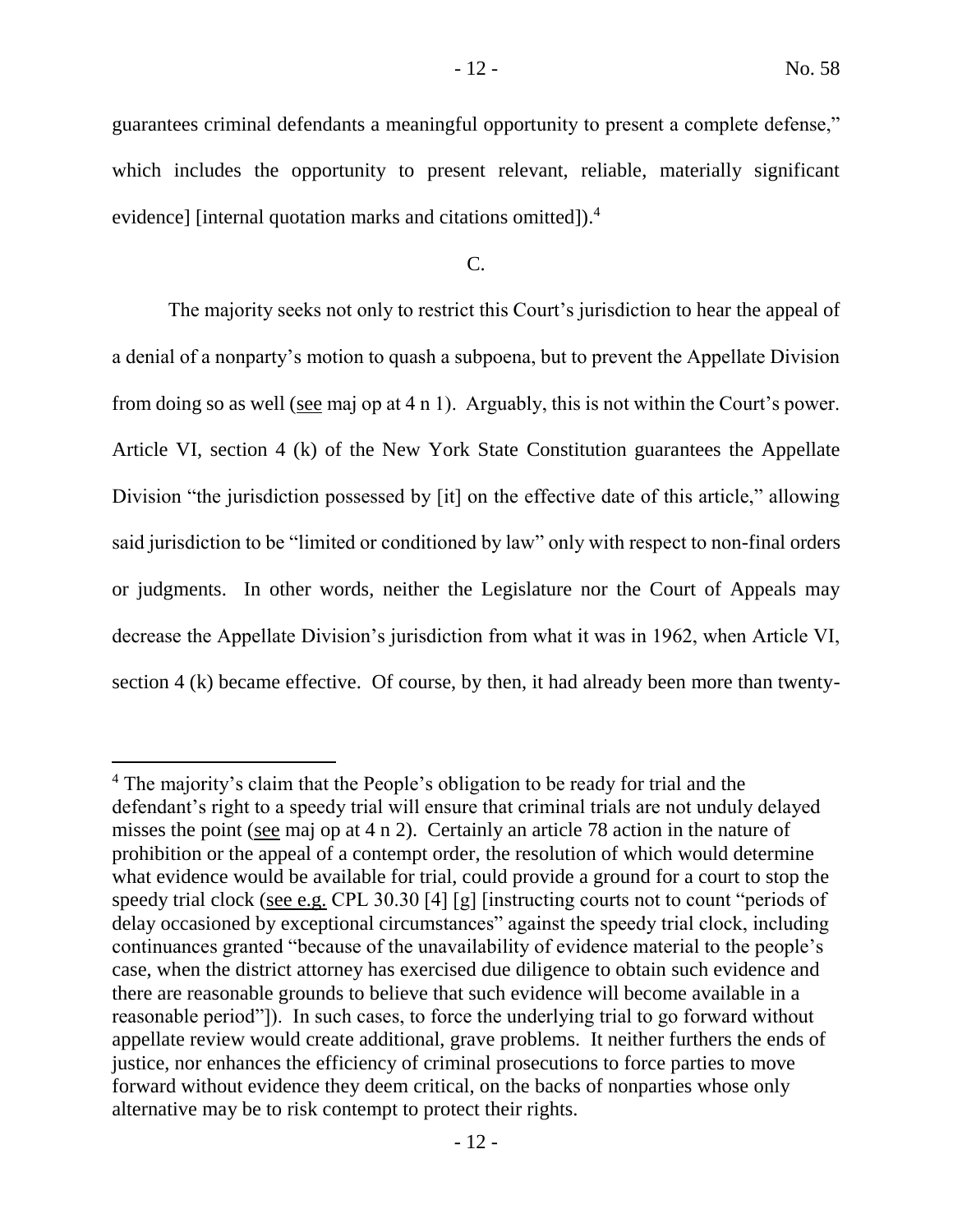five years since this Court had explicitly recognized that a denial of a nonparty motion to quash a subpoena issued in conjunction with a criminal matter was appealable (see People v Doe, 272 NY 473 [1936] aff'g 247 AD 324 [2d Dept 1936]). The Appellate Division's jurisdiction to hear appeals like the kind at issue here should, then, enjoy constitutional protection. The majority improperly relies on an interpretation of the Criminal Procedure Law—a statute—to overrule a provision of our State Constitution.<sup>5</sup>

III.

Robles argues that she is a journalist who interviewed defendant in the course of

gathering news and so her testimony and notes are privileged under Civil Rights Law § 79-

h, New York's Shield Law. Section 79-h (c) states that a journalist shall not be "adjudged

<sup>5</sup> The majority's claim that somehow this diminution in the Appellate Division's jurisdiction passes constitutional muster because it was enacted by the Legislature is equally mistaken (see maj op at 2-3 n 1). As the majority acknowledges, neither the Court, nor the Legislature has the power to diminish the Appellate Division's jurisdiction with respect to final orders below where it was in 1962 (see id). At that time, it was widely understood that the Appellate Division had jurisdiction over denials of motions to quash subpoenas issued in conjunction with criminal matters. The Appellate Division's jurisdiction to hear these appeals, then, should be inviolate.

The majority claims that it is not shrinking the Appellate Division's jurisdiction, merely "clarify[ing] that the denial of a motion to quash a subpoena within the context of a criminal action is a nonfinal order" (id. at 3 n 1). This is an ipse dixit. Why a denial of a motion to quash a subpoena issued in conjunction with a grand jury proceeding should be final, and therefore appealable, while one issued in conjunction with a criminal trial is non-final, is a question the majority does not even attempt to answer. Indeed, according to the majority's own argument, the former should be "less final" than the latter, since not all grand jury proceedings issue in indictments (see maj op at 3-4). Both are obviously final with respect to the subpoenaed nonparty (see generally Arthur Karger, Powers of the New York Court of Appeals § 5:10 at 137 [3d ed rev 2005] [describing the "third party finality principle, which comes into play when a motion or petition is presented in an action or proceeding that affects the rights and/or liabilities of a third person who was not previously a party thereto"]).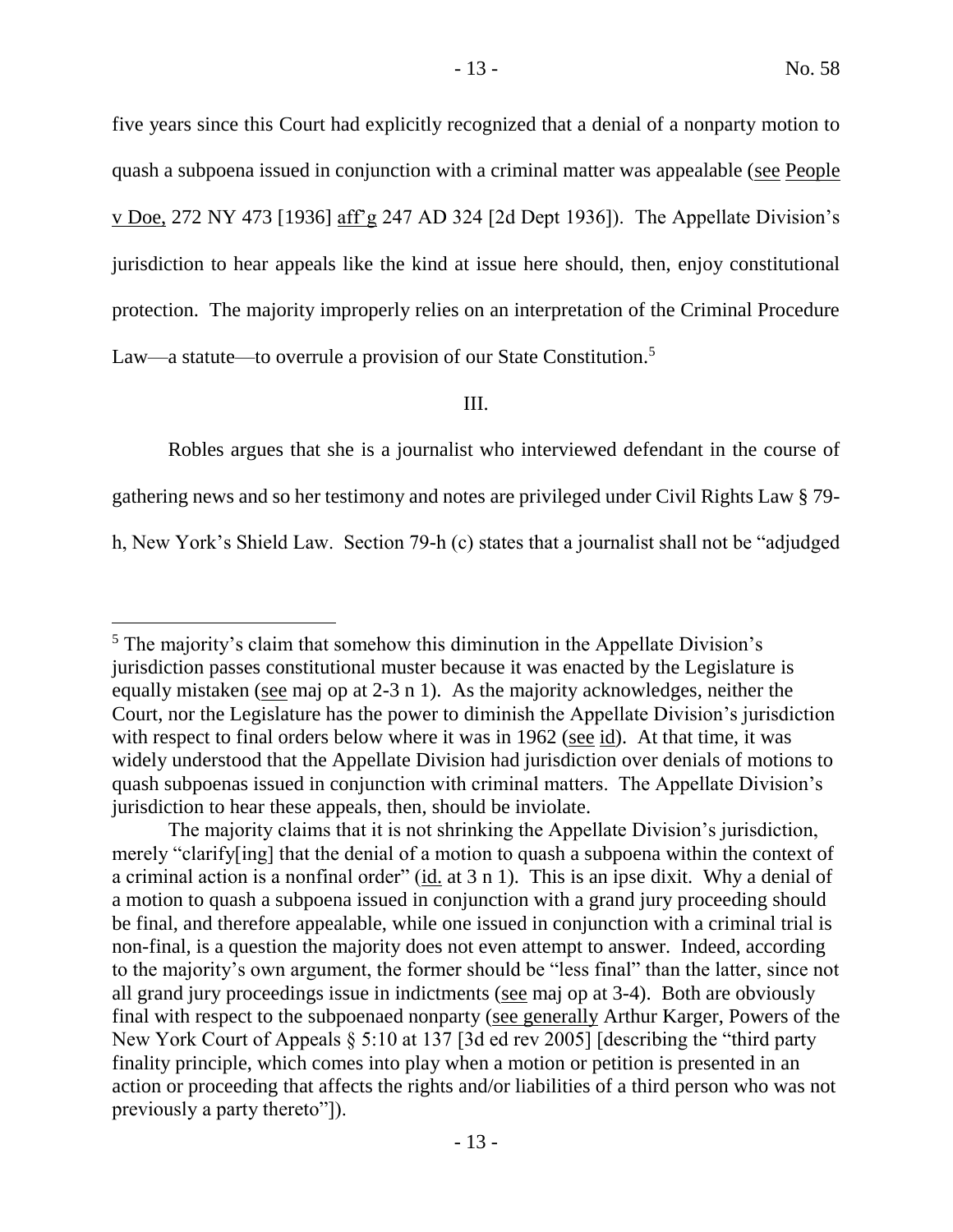in contempt by any court in connection with any civil or criminal proceeding" for refusing to disclose information that enjoys the law's qualified privilege.<sup>6</sup> This provision provides the statutory authority for a journalist's appeal from the denial of a motion to quash a subpoena in a criminal proceeding.<sup>7</sup>

Even if the Shield Law did not stand as a statutory basis for jurisdiction, it embodies a compelling policy justification for a direct appeal of the denial of a journalist's motion to quash a subpoena in a criminal proceeding, regardless of whether such orders would be in general appealable by nonparties if issued post-indictment. That policy is manifest in the broad scope of the journalist's privilege recognized by the Legislature, which applies even to nonconfidential materials, in both civil and criminal proceedings, and protects journalists from being held in contempt by the judiciary, Legislature, or any other body having contempt powers. This countervailing public policy is at least as significant, if not more so, than the general concern with appellate proliferation in criminal matters that serves as the foundation for the Court's limits on criminal appeals.

<sup>6</sup> While the statute only provides a "[q]ualified protection for nonconfidential news," it provides "absolute protection for confidential news" (compare Civil Rights Law § 79-h [c] with id. § 79-h [b]). In other words, although a journalist may be required under certain limited circumstances to disclose nonconfidential news (see infra, Part IV), a newsperson may never be held in contempt "for refusing or failing to disclose any news obtained or received in confidence . . . notwithstanding that the material [sought] is . . . highly relevant to a particular inquiry of government" (Civil Rights Law § 79-h [b]).  $<sup>7</sup>$  As I find that the Shield Law provides a sufficient statutory foundation for overcoming</sup> the limits on interlocutory criminal appeals contained in the CPL, I do not have reason to rely on Judge Fahey's alternate, constitutional argument. His analysis, however, is perfectly congruent with my own.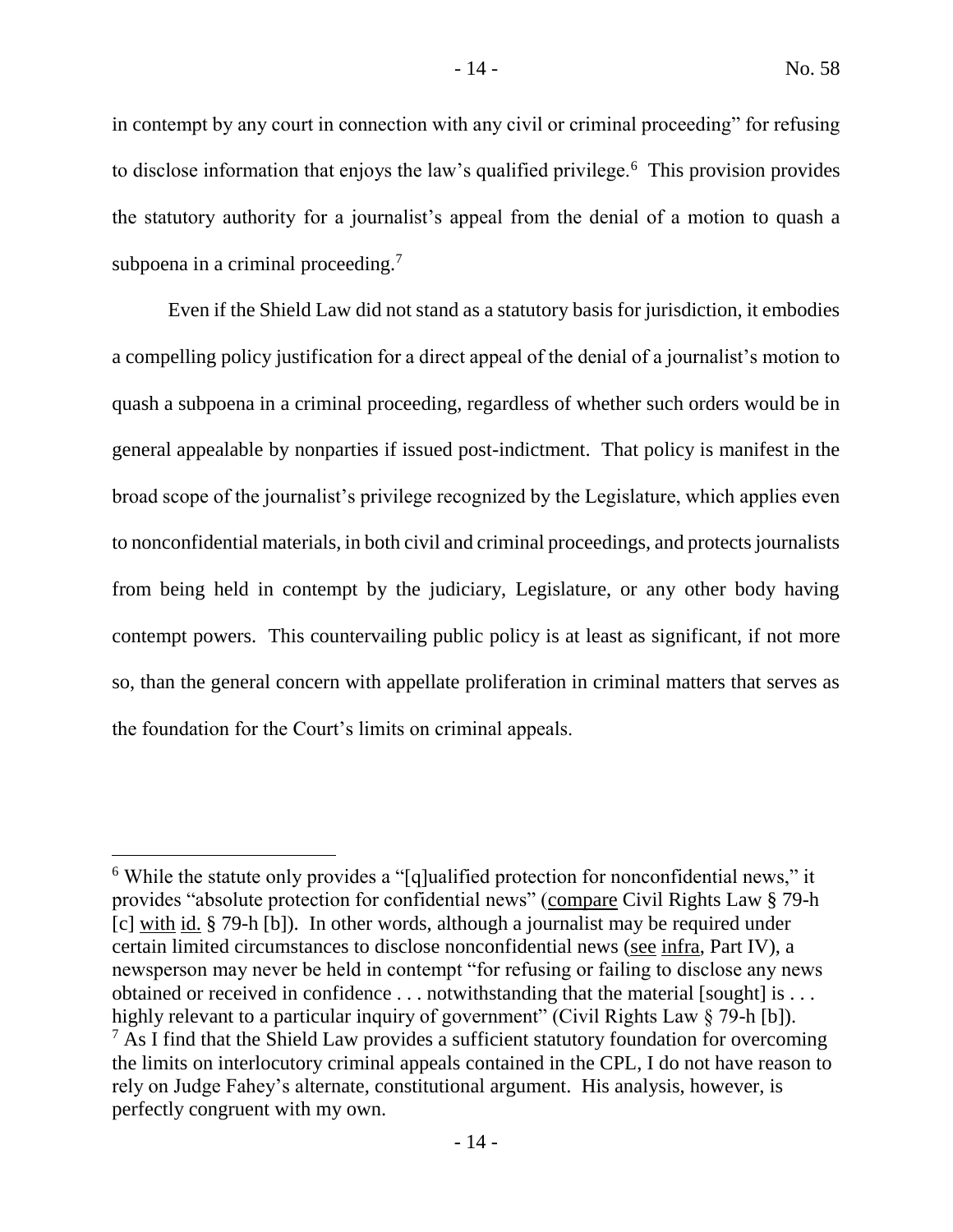Other jurisdictions have long recognized the force of this argument. For this reason, a journalist's challenge to a subpoena issued in conjunction with a criminal trial is appealable on the basis of state shield laws in many other states (see e.g. In re Paul, 513 SE2d 219 [Ga 1999]; AS § 09.25.330 [Alaska]; Minn Stat § 595.024 [3] [Minnesota]; NMSA 1978 § 38-6-7 [C] [New Mexico]). There is a profound irony that New York, a historic champion of the free press and home to some of this country's greatest newsgathering organizations, would deny a direct appeal that our peers grant.

The order denying the motion to quash the subpoenas is therefore final and appealable.

#### IV.

Turning to the merits, the People argue that they have made out a clear and specific showing that Robles' testimony and notes are critical or necessary to the People's case. They argue, in essence, that the information in Robles' possession helps confirm defendant's confession, refutes the claim that his confession was coerced, and goes to establish his guilty mind, and that, further, there are no other sources on which the People could rely to make out their argument. Robles responds that, in light of the videotaped confession already in their possession, the People's expected use of her testimony amounts to mere bolstering, and to overcome the protection of the Shield Law requires a quantifiably greater showing than the existence of mere additional supportive material.

Under Civil Rights Law § 79-h (c), a journalist may not be held in contempt for failing to disclose unpublished news and a court a may not order that news' disclosure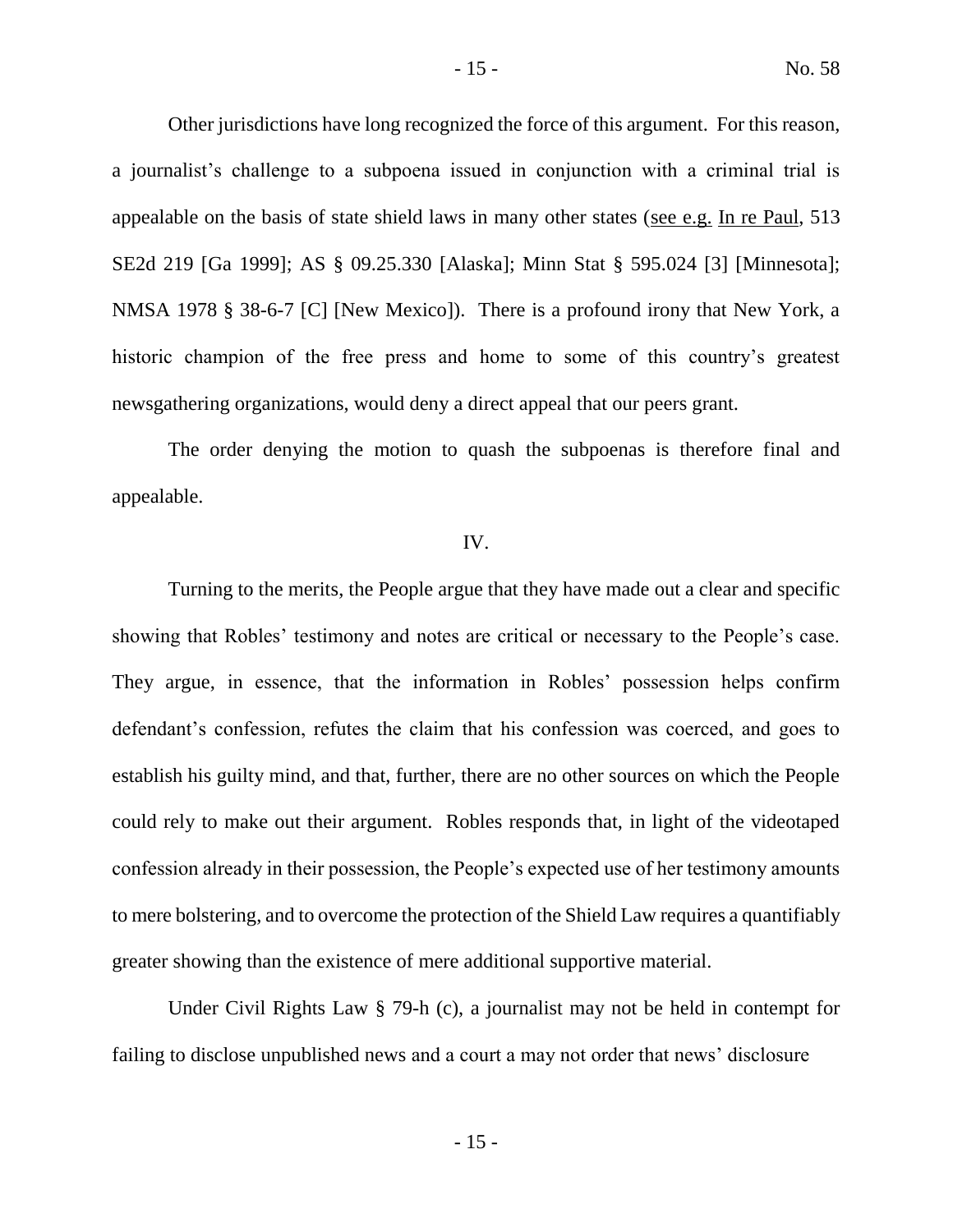"unless the party seeking such news has made a clear and specific showing that the news: (i) is highly material and relevant; (ii) is critical or necessary to the maintenance of a party's claim, defense or proof of an issue material thereto; and (iii) is not obtainable from any alternative source."

There is no dispute here that the People have met the first and third prongs. However, the People have not met the second prong, because they have failed to make a clear and specific showing that the news they seek disclosed "is critical or necessary" to their claim.

This Court has not previously opined on the proper standard to use to assess whether a party has fulfilled the "critical or necessary" prong for the disclosure of information enjoying a qualified privilege. The Appellate Division has largely adopted a test articulated by the Second Circuit Court of Appeals (see Matter of Perito v Finklestein, 51 AD3d 674, 675 [2d Dept 2008] [articulating a test relying, among others cases, on In re Application to Quash Subpoena to NBC, 79 F3d 346, 351 (2d Cir 1996)]; Flynn v NYP Holdings, 235 AD2d 907, 908 [3d Dept 1997] [same]; see also 143 AD3d at 589 [implicitly adopting the same test]). Under that test, the party seeking disclosure must establish that "the claim for which the information is to be used virtually rises or falls with the admission or exclusion of the proffered evidence" (In re NBC, 79 F3d at 351 [internal quotation marks and citations omitted]). I would adopt this firm test as the law of New York as it pithily expresses the second prong of the Shield Law's heavy burden imposed on the party seeking disclosure.

A strong test also furthers the Legislative intent. The creation of an explicit statutory protection for non-confidential, unpublished news sought in conjunction with a criminal or civil proceeding dates to the Shield Law's amendment in 1990. At the time, the Legislature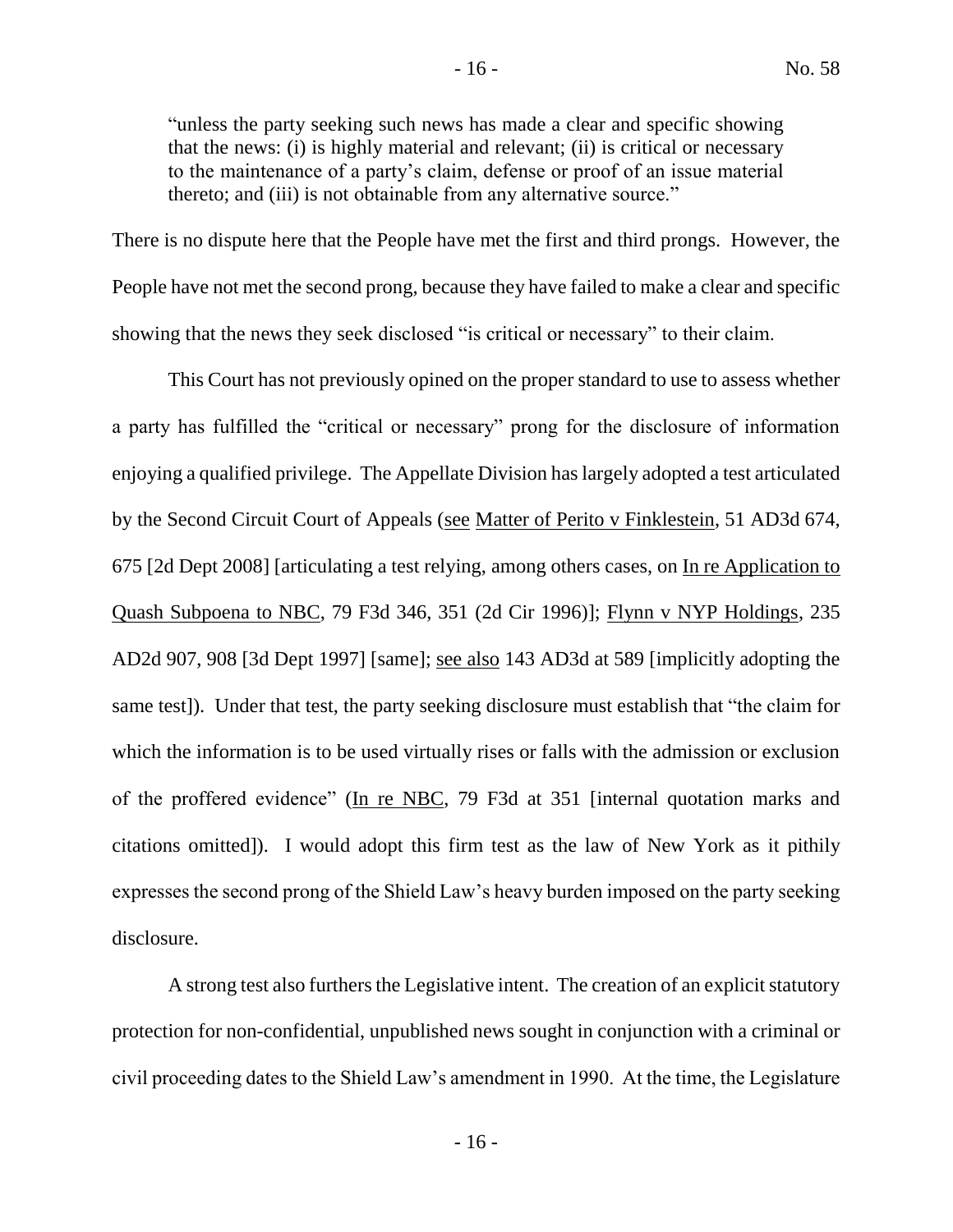was particularly worried about "the most problematic incursions into the integrity of the editorial process" that journalists encounter "when they are drawn into the criminal justice system merely because they have reported on a crime" (Sponsor's Memorandum, Bill Jacket, L 1990, ch 33, § 2, at 10). To guard against "the risk [that journalists will be] used as investigative agents of the government or the defense," the 1990 amendment to the Shield Law thus offered explicit "protection of non-confidential information and sources" where it is most needed, "in criminal cases" (id.). In supporting the amendments, the Legislature's Special Committee on Media Law observed that "[n]umerous federal and state courts, and many legislatures, have recognized that the forced disclosure of any journalistic work product or information interferes with the newsgathering and editorial functions of the press, regardless of whether a source's confidences are at stake" (Memorandum in support, Bill Jacket, L 1990, ch 33, § 2, at 39; emphasis as in original). Although the bill as enacted did not create a blanket privilege for all unpublished news, it was widely understood to create a very high standard for disclosure and was, for this reason, opposed by some parties. For example, the New York State Defender's Association opposed the amendment because, "[b]y its terms, the expanded law prevents both prosecutors and defendants from obtaining non-confidential, relevant information," and "[t]he standard of proof [they] must meet before they can review [such] information . . . is unreasonably high" (see Letter from New York State Defenders' Association, Bill Jacket, L 1990, ch 33, § 2, at 18).

The test also reflects our State's singular public policy to protect journalists and their sources. As we observed thirty years ago, there is a deep, "consistent tradition in this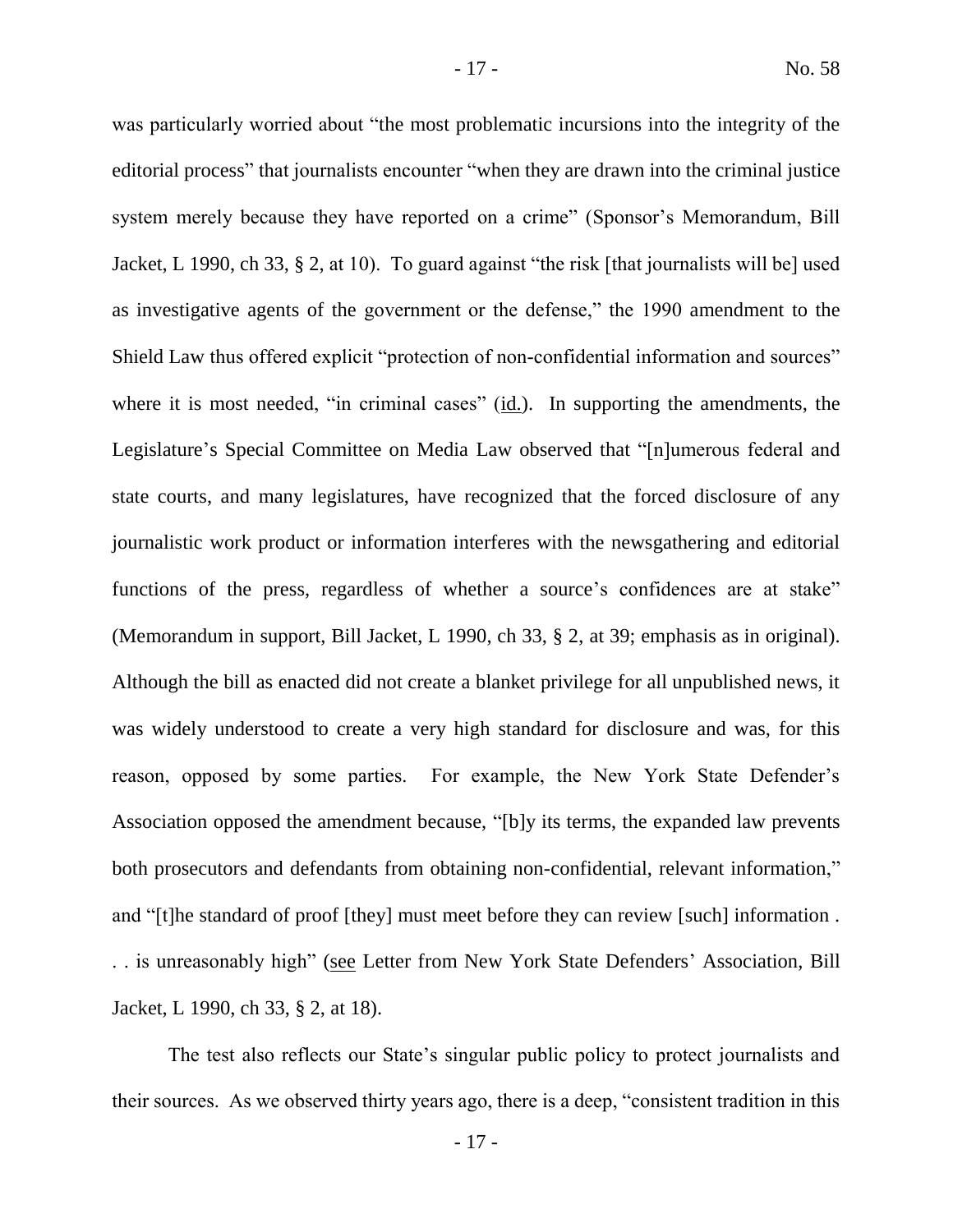State of providing the broadest possible protection to the 'sensitive role of gathering and disseminating news of public events'" (O'Neill, 71 NY2d at 529, quoting Matter of Beach v Shanley, 62 NY2d 241, 256 [1984] [Wachtler, J., concurring]). New York State's constitutional guarantee of freedom of speech and the press is far more expansive than the federal government's (compare NY Const, art 1, § 8 with US Const 1st Amend). Long before the United States Supreme Court had made the First Amendment binding on the states, our State Constitution offered explicit protection for all "citizens [to] freely speak, write and publish [their] sentiments on all subjects," and forbade the Legislature from passing any law that would "restrain or abridge the liberty of speech or of the press" (NY Const, art 1, § 8; see also O'Neil, 71 NY2d at 529 n3 [observing that "[t]he protection afforded by the guarantees of free press and speech in the New York Constitution [remains] often broader than the minimum required by the First Amendment"]).

Expansive protection for the press in New York is not just in our Constitution; it is in our history. From John Peter Zenger's acquittal in 1735 on charges of libel for his publication of articles critical of the royal governor (see Allen Pusey, "August 4, 1735: John Peter Zenger Acquitted," ABA Journal [August 2013]) to this Court's decision in Matter of Holmes v Winter (22 NY3d 300 [2013]) announced just five years ago, quashing a subpoena that would have forced a New York journalist to disclose a confidential source in a criminal proceeding in another state, New York has a centuries-long tradition of protecting newsgathering. The Shield Law, now nearly fifty years old, is embedded in that venerable tradition. It has been amended multiple times, always strengthening its protections, sometimes in response to courts that "pierce[d]" it, failing "to follow [its] letter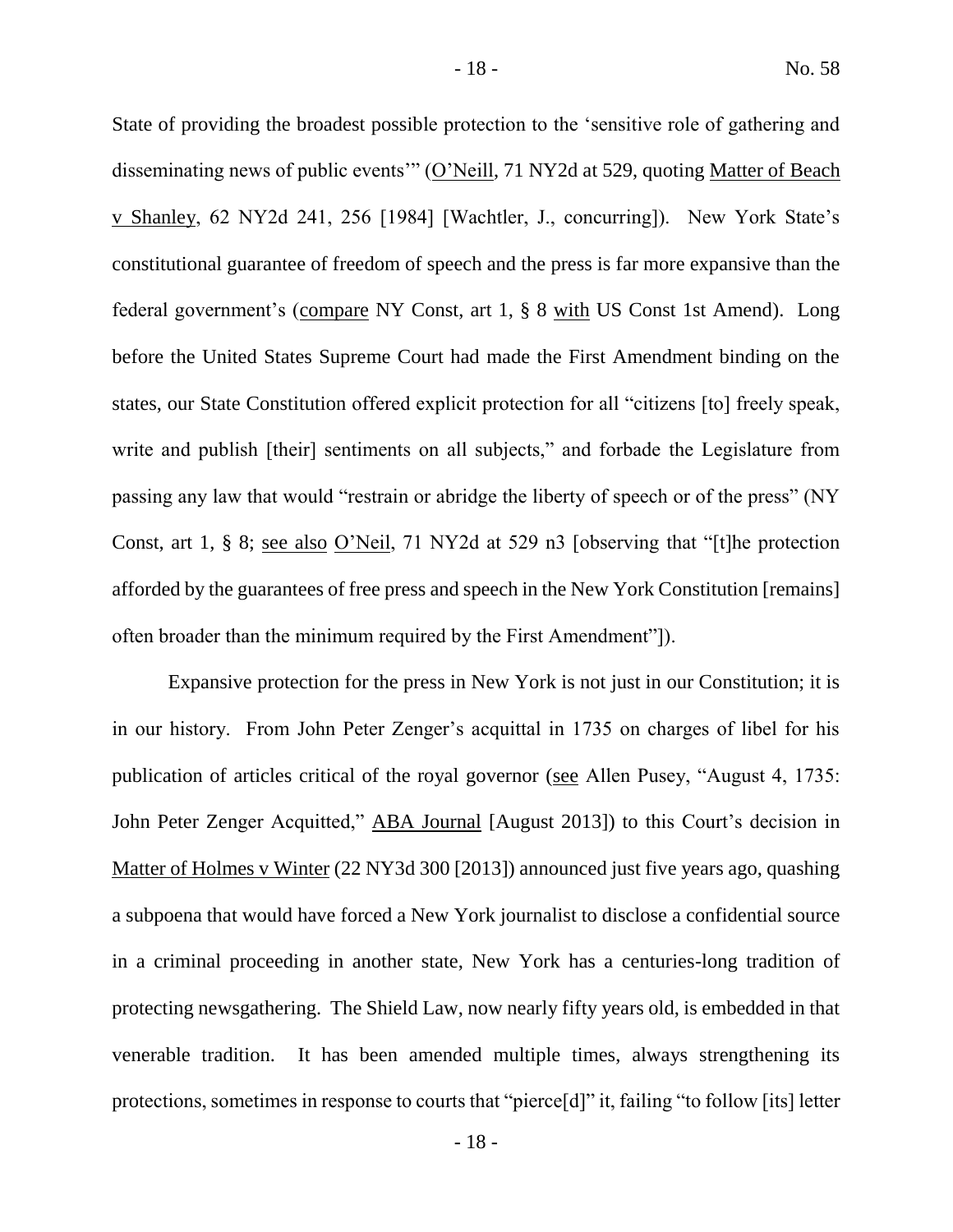or even spirit" (Memorandum of Assembly Member Steven Sanders introducing L 1981, ch 468, 1981 NY Leg Ann at 257). Given our State's history of according the strongest of protections to the press, we should adopt an evidentiary test that sets a high bar and maximizes the protective coverage under the privilege.

Here, the People failed to make a clear and specific showing that their case "rises or falls with the admission or exclusion" of Robles' testimony and notes, and so have not established the "critical or necessary" prong of Civil Rights Law § 79-h (c). The People have a video of defendant's statement to the police, and nothing defendant said after the videotaping, during his pretrial incarceration interview, sheds light on whether his statements as recorded were voluntary or coerced. Moreover, the trial court has already held that the video is admissible, and the jury can watch it and decide for itself what if any probative value to accord defendant's confession. Since the People failed to carry their burden, the Appellate Division properly concluded that the motion to quash should be granted and I would affirm that court's order. <sup>8</sup>

#### V.

The result of the majority's decision will be that Robles, other journalists, and nonparties will have to risk contempt if they are unwilling to comply with a subpoena order. In Robles' case, the choice is to testify and turn over her notes and breach her journalist's

<sup>&</sup>lt;sup>8</sup> Of course, a defendant's constitutional rights to a fair trial and confrontation supersede the statutory protections of the Shield Law. Since I conclude that the People have not met their burden and the motion to quash was properly granted, I have no occasion to opine on whether a defendant's rights would require greater disclosure than might otherwise be permitted under the statute.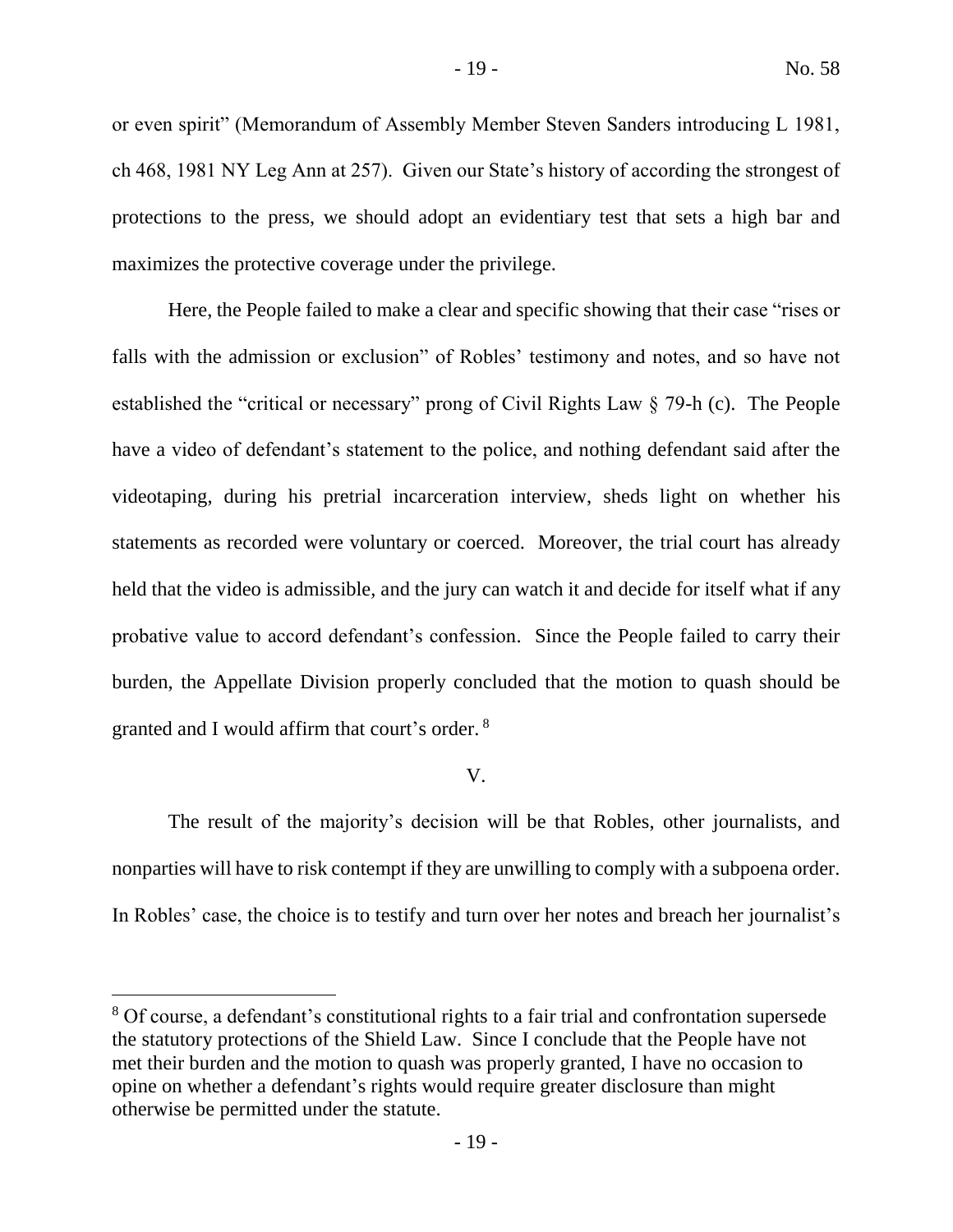oath and ethics, or refuse to comply with Supreme Court's order and be held in contempt. The majority does not even clarify whether courts would have jurisdiction over her possible, future appeal from a contempt order (but see Santangello, 38 NY2d at 540 [suggesting that contempt orders would be subject to appellate review]). This choice places Robles and all other journalists in a terrible bind. It is a reversal of our settled law and against our State's strong historical protections of journalists and the newsgathering process. I dissent.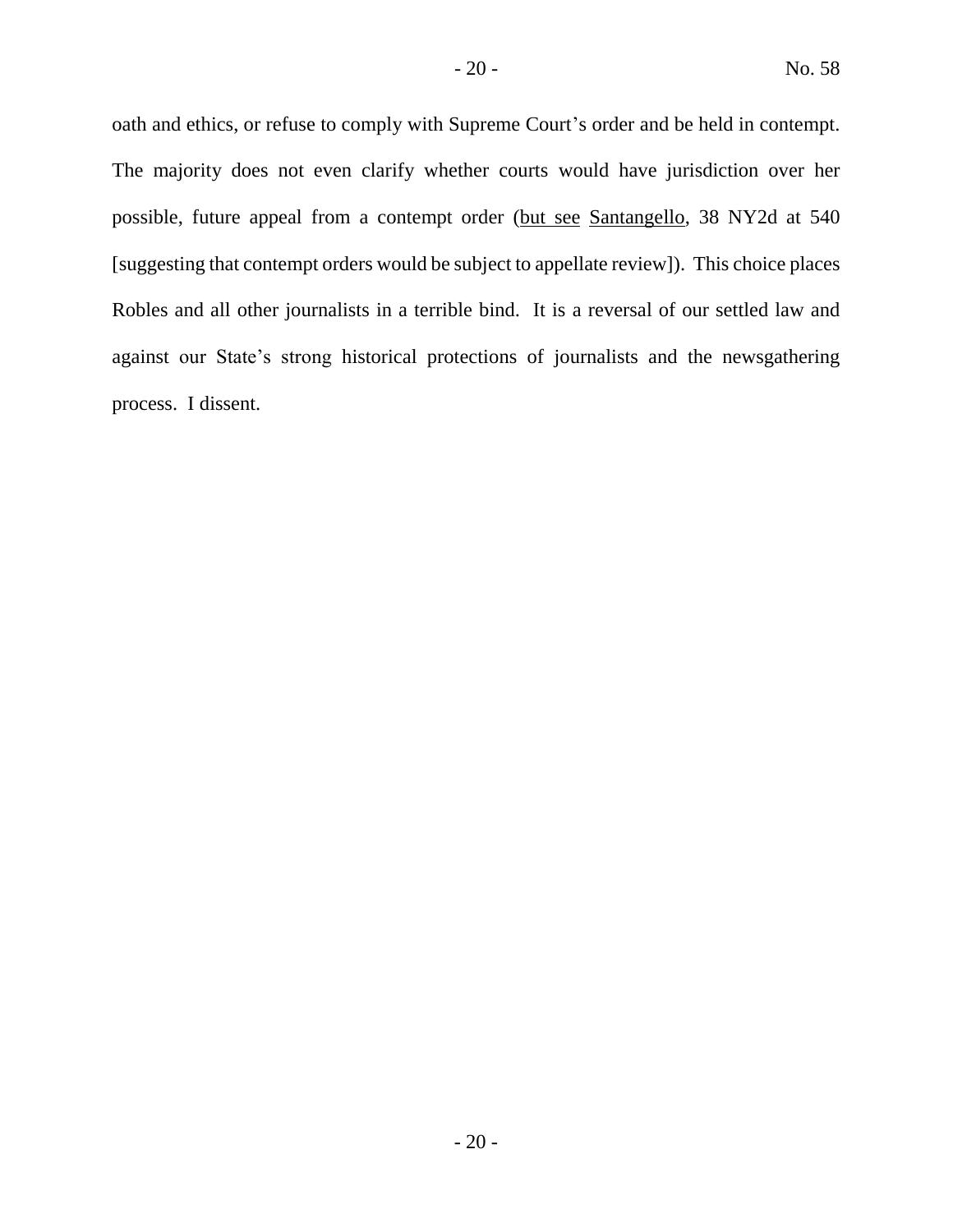Matter of People v Juarez (Robles)

No. 58

FAHEY, J. (dissenting):

In New York, there is no right to protection from government interference that has been held in higher esteem than freedom of speech and the press. We honor it highly because we value our liberty above all else.

The protections embodied in article I, section 8 of the New York Constitution cannot be limited by the legislature's failure to provide a nonparty with the right to appeal. If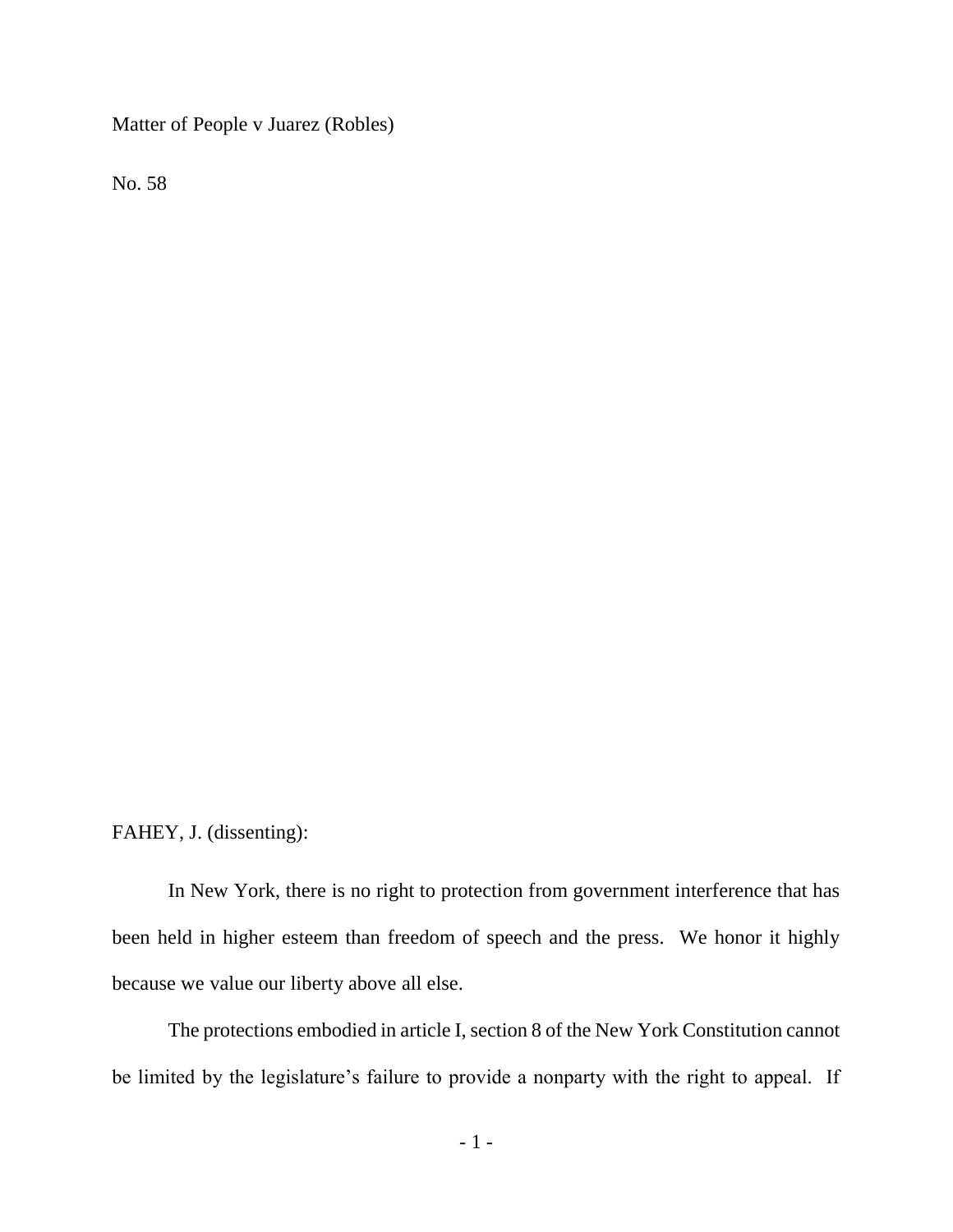those constitutional protections are to be preserved, a nonparty must have a right to appeal on the basis of a constitutional violation. Without the right to challenge what may be an erroneous ruling constitutional privileges cannot be fully protected. Nonparty Frances Robles seeks to vindicate those protections. I would hold that she has the right to appeal, regardless of any provision in the Criminal Procedure Law to the contrary.

Both the majority and Judge Rivera have raised important issues regarding the legislature's failure to amend the Criminal Procedure Law to provide nonparties with the right to appeal from denial of a motion to quash a subpoena issued in a criminal action, as well as the proper interpretation of prior case law from the Appellate Division and this Court regarding a nonparty's right to appeal from such an order issued during a criminal investigation. Significant concerns surrounding various evidentiary privileges that may be claimed by a nonparty cannot be addressed by an appellate court unless the nonparty has the right to appeal from such an order. I write separately because, in my view, the central issue in this case is that Robles seeks to vindicate one of the most fundamental constitutional rights our State has provided to its citizens. That must take precedence over the statutory provisions of the Criminal Procedure Law.<sup>1</sup>

Article I, § 8 of the New York Constitution provides that "[e]very citizen may freely speak, write and publish his or her sentiments on all subjects, being responsible for the

<sup>&</sup>lt;sup>1</sup> I do not suggest that criminal defendants would have the right to directly appeal from an interlocutory order in a criminal action simply because they might also seek to vindicate important constitutional rights. A criminal defendant, unlike a nonparty to the underlying criminal action, may raise those constitutional issues on an appeal from the judgment.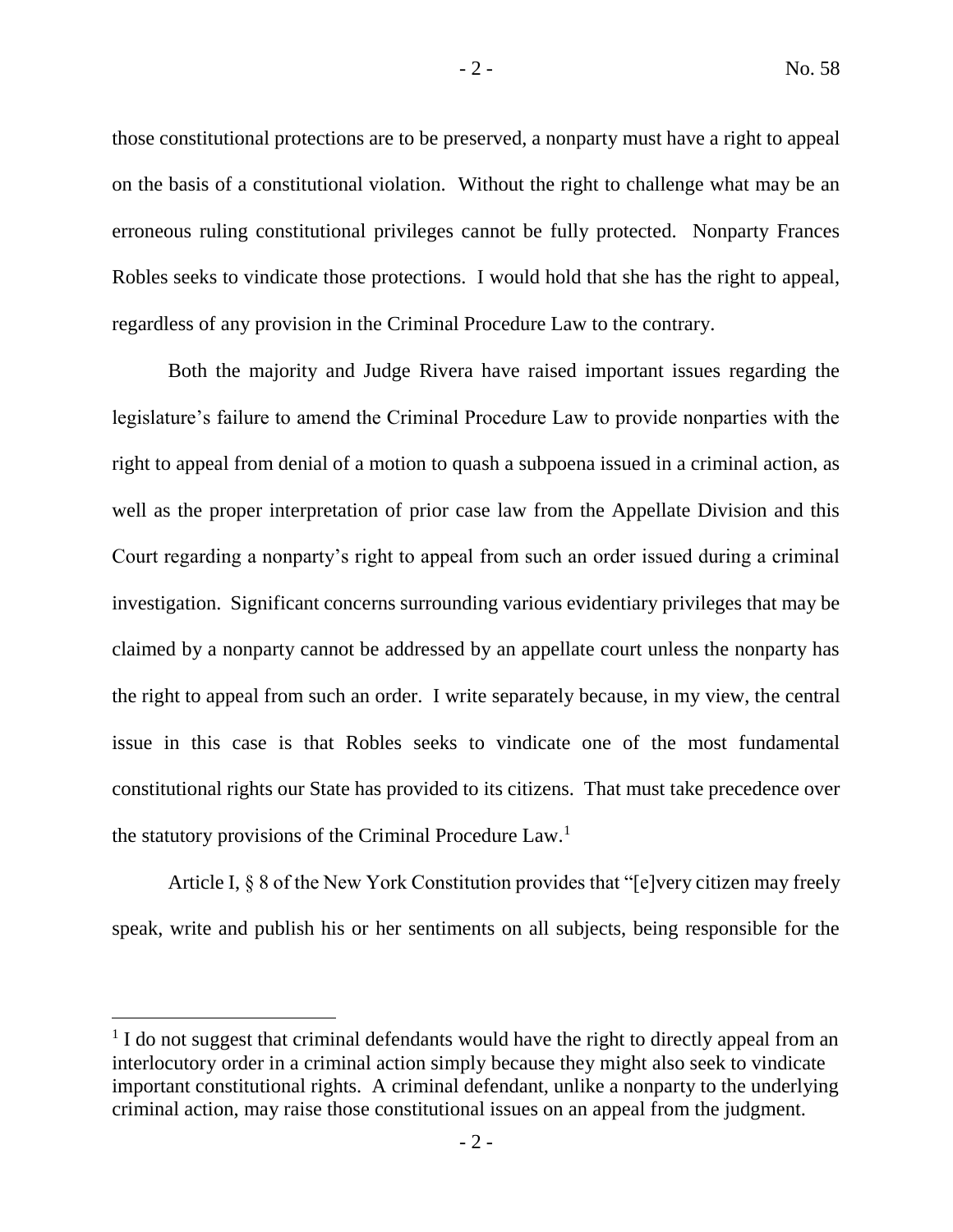abuse of that right; and no law shall be passed to restrain or abridge the liberty of speech or of the press." This provision "was adopted in 1821, before the First Amendment was rendered applicable to the states" (Matter of Holmes v Winter, 22 NY3d 300, 307 [2013], cert denied  $-$  US  $-$ , 134 S Ct 2664 [2014]). "The drafters chose not to model our provision after the First Amendment, deciding instead to adopt more expansive language" (id.). "This was in keeping with 'the consistent tradition in this State of providing the broadest possible protection to the sensitive role of gathering and disseminating news of public events' " (id. at 308, quoting O'Neill v Oakgrove Constr., 71 NY2d 521, 529 [1988]). Thus, "[t]he protection afforded by the guarantees of free press and speech in the New York Constitution is often broader than the minimum required by the First Amendment" (O'Neill, 71 NY2d at 529 n 3).

In keeping with this tradition, the legislature enacted the Shield Law in 1970 (see L 1970, ch 615). The law was intended to "make New York State—the Nation's principal center of news gathering and dissemination—the only state that clearly protects the public's right to know and the First Amendment rights of all legitimate newspapermen, reporters and television and radio broadcasters" (Governor's Mem approving L 1970, ch 615, 1970 McKinney's Session Laws of NY at 3112). In his memorandum approving the Shield Law, Governor Nelson Rockefeller stated that "[f]reedom of the press is one of the foundations upon which our form of government is based," and that "[a] representative democracy, such as ours, cannot exist unless there is a free press both willing and able to keep the public informed of all the news" (id.; see also Holmes, 22 NY3d at 308-309).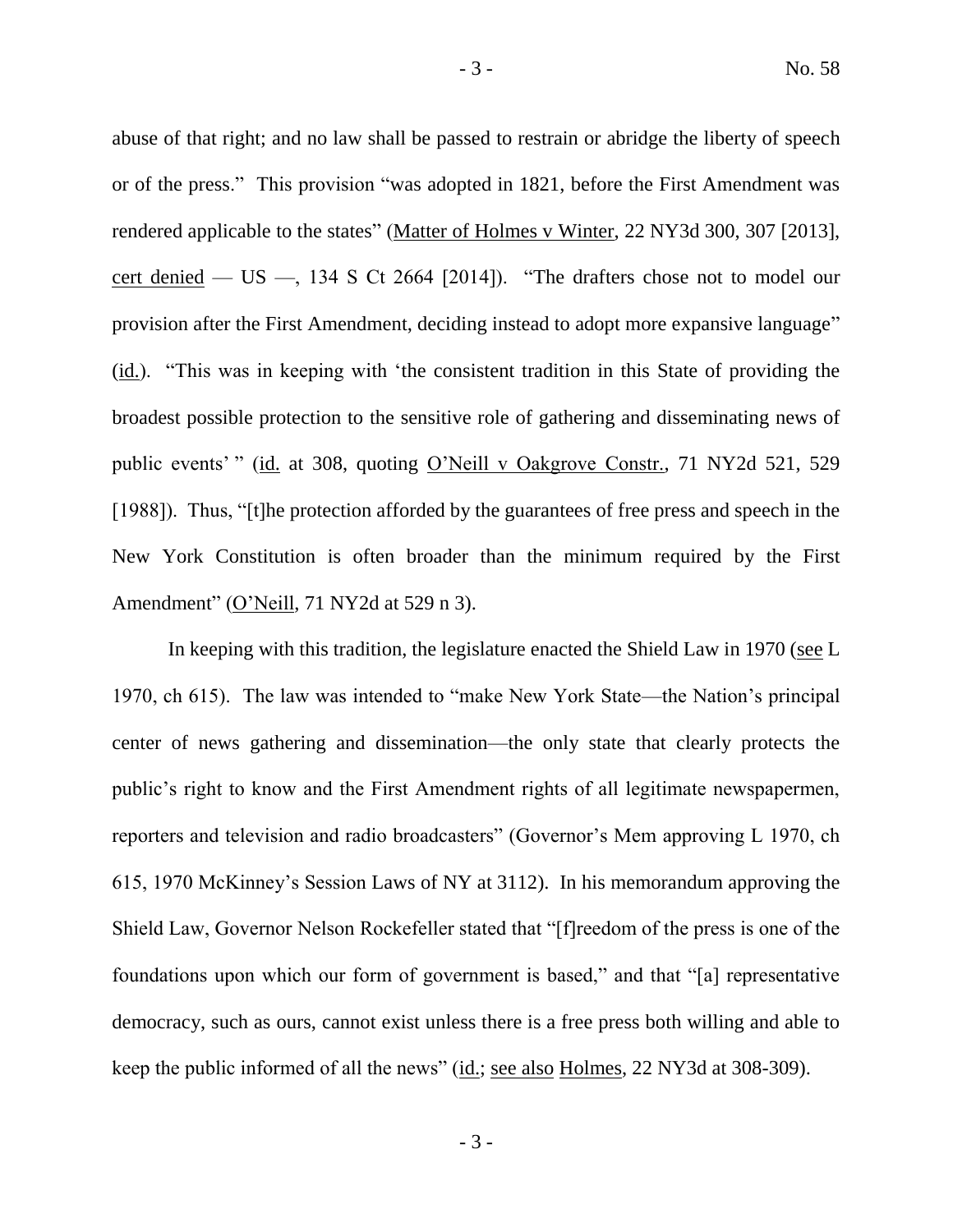The Shield Law has been "amended several times in an effort to strengthen its provisions, often in response to judicial decisions that the legislature viewed as affording inadequate protections to reporters" (Holmes, 22 NY3d at 310). In its current form, the Shield Law provides "[a]bsolute protection" to journalists and newscasters from contempt or other punishment for refusing to disclose confidential news or sources (Civil Rights Law § 79-h [b], [e]). In 1988, this Court declared in O'Neill that the Federal and State Constitutions afforded reporters a qualified privilege for nonconfidential materials "prepared or collected in the course of newsgathering" (O'Neill, 71 NY2d at 524). The Court reasoned that

> "[t]he autonomy of the press would be jeopardized if resort to its resource materials, by litigants seeking to utilize the newsgathering efforts of journalists for their private purposes, were routinely permitted . . . . Moreover, because journalists typically gather information about accidents, crimes, and other matters of special interest that often give rise to litigation, attempts to obtain evidence by subjecting the press to discovery as a nonparty would be widespread if not restricted on a routine basis. The practical burdens on time and resources, as well as the consequent diversion of journalistic effort and disruption of newsgathering activity, would be particularly inimical to the vigor of a free press" (id. at 526-527).

Two years later, the legislature codified O'Neill by amending the Shield Law to provide a qualified privilege for unpublished, nonconfidential news, which privilege may be overcome only by "a clear and specific showing that the news: (i) is highly material and relevant; (ii) is critical or necessary to the maintenance of a party's claim, defense or proof of an issue material thereto; and (iii) is not obtainable from any alternative source" (Civil Rights Law § 79-h [c]; see L 1990, ch 33; see also People v Combest, 4 NY3d 341, 345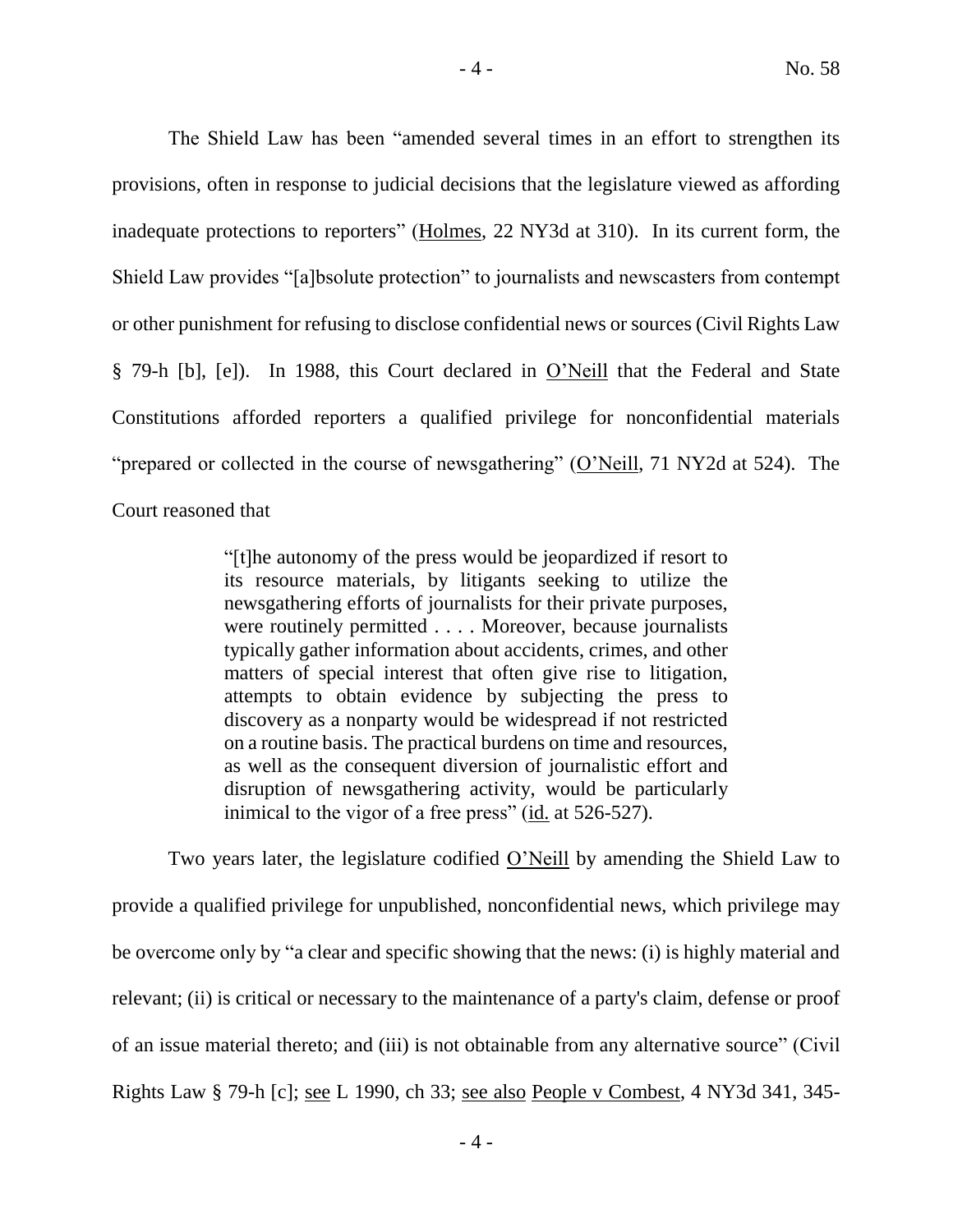346 [2005]). It was this qualified privilege for nonconfidential news that Robles relied on below in seeking to avoid disclosure of material that was not published in her article.<sup>2</sup>

The People have argued that in lieu of the statutory right to appeal, Robles could refuse to comply with the subpoena even after the court has denied a motion to quash and be held in contempt, thereby creating an appealable order. I strongly disagree that contempt is an appropriate or sufficient substitute for a direct appeal. When the Shield Law was first enacted in 1970, the Governor recognized that "[t]he threat to a news[person] of being charged with contempt and of being imprisoned for failing to disclose . . . information or its sources can significantly reduce his [or her] ability to gather vital information" (Governor's Mem approving L 1970, ch 615, 1970 McKinney's Session Laws of NY at 3112). The Shield Law unequivocally protects professional journalists and newscasters from being held in contempt for refusing to reveal confidential news, or for refusing to reveal nonconfidential unpublished news if the qualified privilege has not been overcome (see Civil Rights Law § 79-h [b], [c]). It would be a bewildering irony for our criminal justice system to require a journalist to be held in contempt in order to assert those protections before an appellate body when the Shield Law itself expressly protects journalists from a contempt adjudication. Journalists should not be required to disobey the law, and potentially commit a criminal act (see Penal Law §§ 215.50 [3]; 215.54), in order

 $2$  I express no opinion with respect to whether the lower courts properly applied the threepart test for qualified privilege under the Shield Law in this particular case (see Civil Rights Law § 79-h [c]). An appeal must be available here because of the utmost importance of the rights Robles seeks to preserve, regardless of whether she is correct that they have been violated.